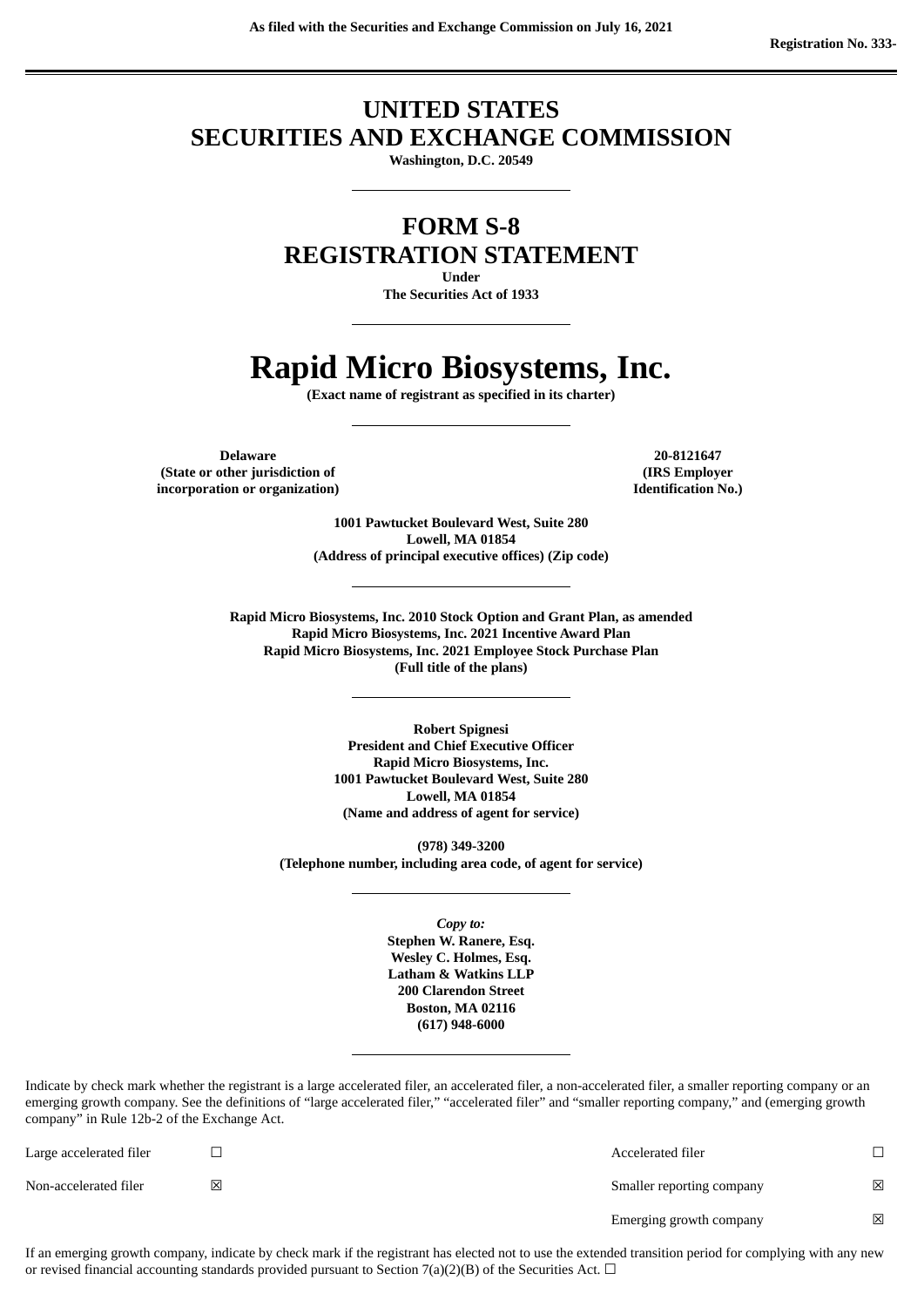# **CALCULATION OF REGISTRATION FEE**

| <b>Title of Securities</b><br>to be Registered | Amount<br>to be<br>Registered <sup>(1)</sup> | <b>Proposed</b><br><b>Maximum</b><br><b>Offering Price</b><br><b>Per Share</b> | <b>Proposed</b><br><b>Maximum</b><br>Aggregate<br><b>Offering Price</b> | <b>Amount of</b><br><b>Registration Fee</b> |
|------------------------------------------------|----------------------------------------------|--------------------------------------------------------------------------------|-------------------------------------------------------------------------|---------------------------------------------|
| Common Stock, par value<br>\$0.01 per share    | 4,518,884 shares <sup>(2)</sup>              | \$<br>$3.30(3)$ \$                                                             | 14,912,318 \$                                                           | 1,627                                       |
| Common Stock, par value<br>\$0.01 per share    | 1,000,000 shares <sup>(4)</sup>              | \$<br>$20.00(6)$ \$                                                            | 20,000,000 \$                                                           | 2,182                                       |
| Common Stock, par value<br>$$0.001$ per share  | 7,200,000 shares <sup>(5)</sup>              | \$<br>$20.00(6)$ \$                                                            | 144,000,000 \$                                                          | 15,711                                      |

(1) Pursuant to Rule 416(a) and Rule 416(b) under the Securities Act of 1933, as amended (the "Securities Act"), this Registration Statement shall also cover additional shares of the Registrant's Class A common stock, par value \$0.01 per share ("Common Stock"), which become issuable under the Rapid Micro Biosystems 2010 Stock Option and Grant Plan, as amended (the "2010 Plan"), the Rapid Micro Biosystems, Inc. 2021 Incentive Award Plan (the "2021 Plan"), and the Rapid Micro Biosystems, Inc. 2021 Employee Stock Purchase Plan (the "ESPP") by reason of any stock split, stock dividend, recapitalization, or other similar transaction.

- (2) Consists of 4,518,884 shares of Common Stock subject to outstanding stock options under the 2010 Plan as of June 30, 2021. To the extent stock options outstanding under the 2010 Plan are forfeited, lapse unexercised, or are settled in cash, the shares of Common Stock subject to the stock options will be available for future issuance under the 2021 Plan.
- (3) Estimated in accordance with Rule 457(h) of the Securities Act solely for the purpose of calculating the registration fee on the basis of the weighted average exercise price of \$3.24 per share for outstanding stock options granted under the 2010 Plan.
- (4) Consists of 1,000,000 shares of Common Stock available for future issuance under the ESPP, which number consists of (a) 400,000 shares of Common Stock initially available for issuance under the ESPP and (b) an additional 600,000 shares of Common Stock that may become issuable under the ESPP pursuant to its terms.
- (5) Consists of 7,2000,000 shares of Common Stock available for future issuance under the 2021 Plan, which number consists of (a) 4,200,000 shares of Common Stock initially available for issuance under the 2021 Plan and (b) an additional 3,000,000 shares of Common Stock that may become issuable under the 2021 Plan pursuant to its terms.
- (6) With respect to shares available for future issuance, estimated in accordance with Rule 457(c) and 457(h) of the Securities Act for purposes of calculating the registration fee, the Proposed Maximum Offering Price Per Share is \$20.00, which is the initial public offering price set forth on the cover page of the Registrant's prospectus dated July 14, 2021, relating to its initial public offering of Common Stock.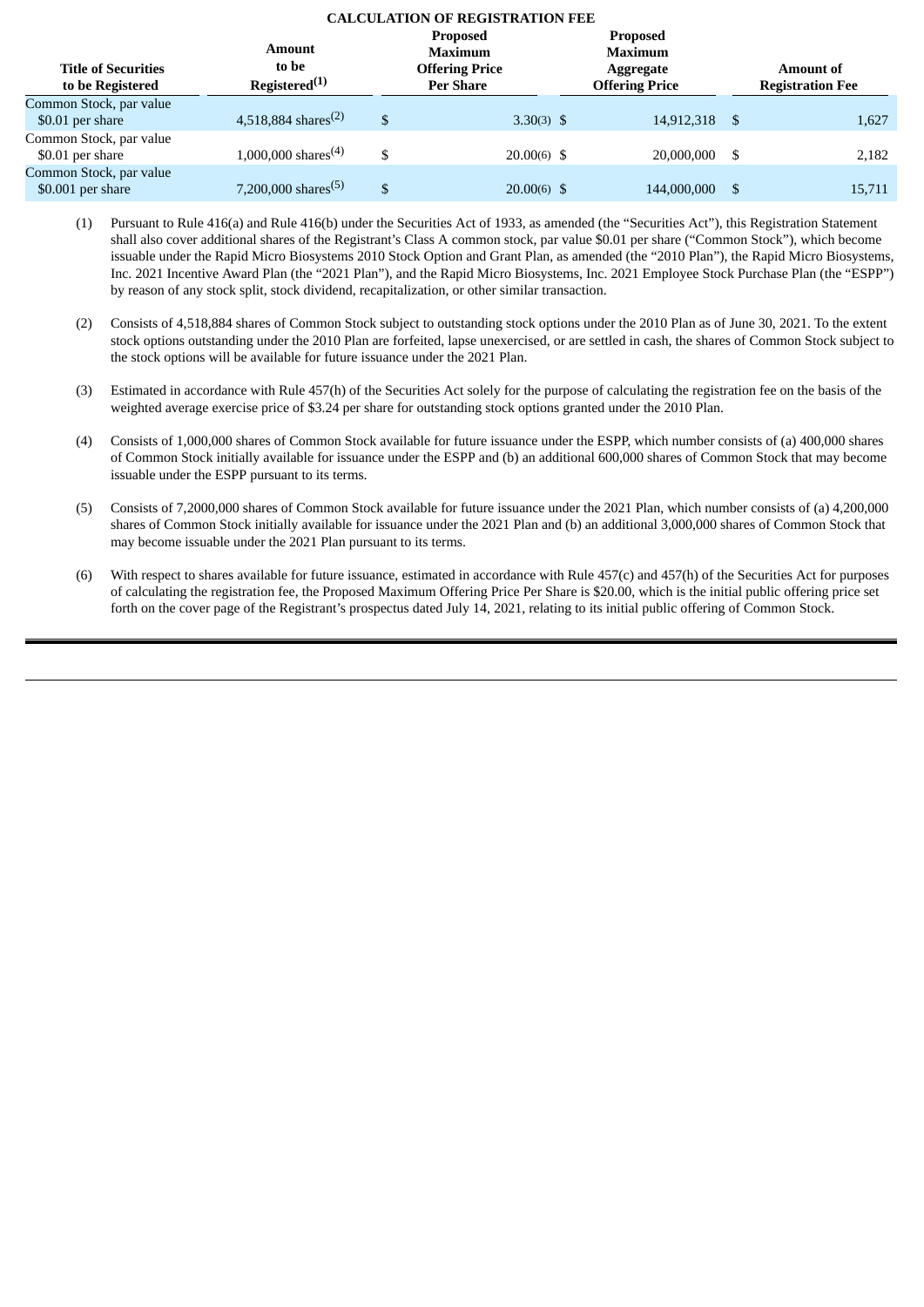## **PART I**

# **INFORMATION REQUIRED IN THE SECTION 10(a) PROSPECTUS**

The information called for in Part I of Form S-8 is not being filed with or included in this Registration Statement (by incorporation by reference or otherwise) in accordance with the rules and regulations of the Securities and Exchange Commission (the "Commission").

### **PART II**

## **INFORMATION REQUIRED IN THE REGISTRATION STATEMENT**

## **Item 3. Incorporation of Documents by Reference.**

The following documents, which have been filed with the Commission by Rapid Micro Biosystems, Inc. (the "Registrant"), pursuant to the Securities Act and the Securities Exchange Act of 1934, as amended (the "Exchange Act"), as applicable, are hereby incorporated by reference in, and shall be deemed to be a part of, this Registration Statement:

(a) the Registrant's prospectus filed with the Commission pursuant to Rule 424(b) promulgated under the Securities Act on July 16, 2021, in connection with the registration statement on Form S-1, as amended (Reg. No. [333-257431\)](https://www.sec.gov/Archives/edgar/data/1380106/000110465921085783/tm219739-8_s1.htm), in which there is set forth the audited financial statements for the Registrant's fiscal year ended December 31, 2020; and

(b) the description of the Registrant's Common Stock contained in the prospectus included in the Registrant's registration statement on Form S-1, as amended (Reg. No. [333-257431\),](https://www.sec.gov/Archives/edgar/data/1380106/000110465921090822/tm219739-11_s1a.htm) which description is incorporated by reference into the Form 8-A (File No. 001-40592) filed with the Commission on July 12, 2021, pursuant to the Exchange Act, and any amendment or report filed for the purpose of updating such description.

All documents subsequently filed by the Registrant pursuant to Sections 13(a), 13(c), 14 and 15(d) of the Exchange Act subsequent to the date of this Registration Statement and prior to the filing of a post-effective amendment to this Registration Statement which indicates that all securities offered hereby have been sold or which deregisters all such securities then remaining unsold, shall be deemed to be incorporated by reference herein and to be a part hereof from the date of filing of such documents.

Any statement contained in this Registration Statement, in an amendment hereto or in a document incorporated or deemed to be incorporated by reference herein shall be deemed to be modified or superseded for purposes of this Registration Statement to the extent that a statement contained herein or in any subsequently filed amendment to this Registration Statement or in any document that also is or is deemed to be incorporated by reference herein modifies or supersedes such statement. Any statement so modified or superseded shall not be deemed, except as so modified or superseded, to constitute a part of this Registration Statement, except as to such specific section of such statements as set forth therein.

Under no circumstances shall any information furnished under Item 2.02 or 7.01 of Form 8-K be deemed incorporated herein by reference unless such Form 8-K expressly provides to the contrary.

## **Item 4. Description of Securities.**

Not applicable.

#### **Item 5. Interests of Named Experts and Counsel.**

Not applicable.

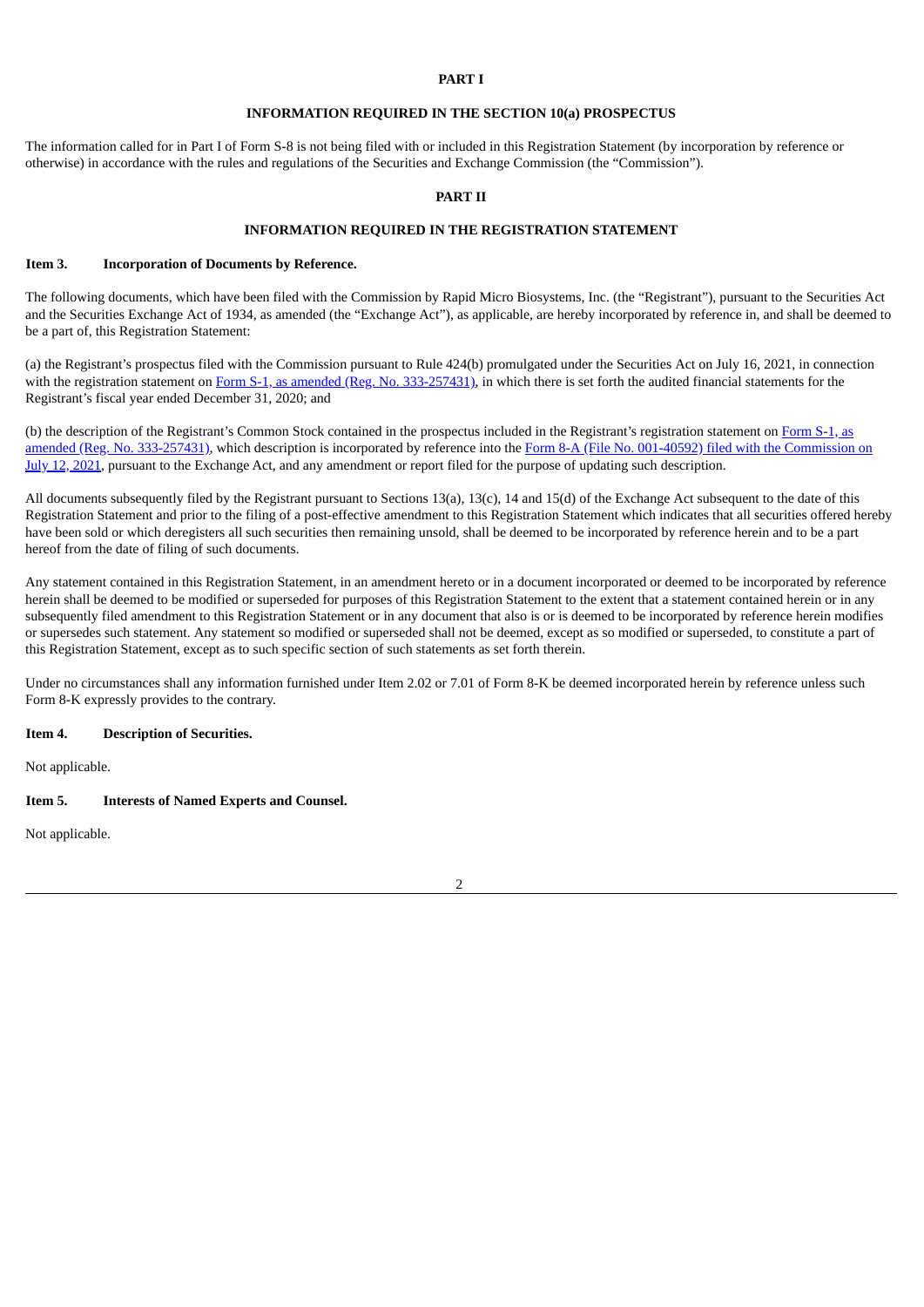## **Item 6. Indemnification of Directors and Officers.**

Section 102 of the General Corporation Law of the State of Delaware permits a corporation to eliminate the personal liability of directors of a corporation to the corporation or its stockholders for monetary damages for a breach of fiduciary duty as a director, except where the director breached his duty of loyalty, failed to act in good faith, engaged in intentional misconduct or knowingly violated a law, authorized the payment of a dividend or approved a stock repurchase in violation of Delaware corporate law or obtained an improper personal benefit. The Registrant's certificate of incorporation provides that no director of the Registrant shall be personally liable to it or its stockholders for monetary damages for any breach of fiduciary duty as a director, notwithstanding any provision of law imposing such liability, except to the extent that the General Corporation Law of the State of Delaware prohibits the elimination or limitation of liability of directors for breaches of fiduciary duty.

Section 145 of the General Corporation Law of the State of Delaware provides that a corporation has the power to indemnify a director, officer, employee, or agent of the corporation, or a person serving at the request of the corporation for another corporation, partnership, joint venture, trust or other enterprise in related capacities against expenses (including attorneys' fees), judgments, fines and amounts paid in settlement actually and reasonably incurred by the person in connection with an action, suit or proceeding to which he or she was or is a party or is threatened to be made a party to any threatened, ending or completed action, suit or proceeding by reason of such position, if such person acted in good faith and in a manner he or she reasonably believed to be in or not opposed to the best interests of the corporation, and, in any criminal action or proceeding, had no reasonable cause to believe his or her conduct was unlawful, except that, in the case of actions brought by or in the right of the corporation, no indemnification shall be made with respect to any claim, issue or matter as to which such person shall have been adjudged to be liable to the corporation unless and only to the extent that the Court of Chancery or other adjudicating court determines that, despite the adjudication of liability but in view of all of the circumstances of the case, such person is fairly and reasonably entitled to indemnity for such expenses which the Court of Chancery or such other court shall deem proper.

The Registrant's certificate of incorporation provides that the Registrant will indemnify each person who was or is a party or threatened to be made a party to any threatened, pending or completed action, suit or proceeding (other than an action by or in the right of it) by reason of the fact that he or she is or was, or has agreed to become, a director or officer, or is or was serving, or has agreed to serve, at the Registrant's request as a director, officer, partner, employee or trustee of, or in a similar capacity with, another corporation, partnership, joint venture, trust or other enterprise (all such persons being referred to as an "Indemnitee"), or by reason of any action alleged to have been taken or omitted in such capacity, against all expenses (including attorneys' fees), judgments, fines and amounts paid in settlement actually and reasonably incurred in connection with such action, suit or proceeding and any appeal therefrom, if such Indemnitee acted in good faith and in a manner he or she reasonably believed to be in, or not opposed to, the Registrant's best interests, and, with respect to any criminal action or proceeding, he or she had no reasonable cause to believe his or her conduct was unlawful. The Registrant's certificate of incorporation provides that the Registrant will indemnify any Indemnitee who was or is a party to an action or suit by or in the right of the Registrant to procure a judgment in the Registrant's favor by reason of the fact that the Indemnitee is or was, or has agreed to become, a director or officer, or is or was serving, or has agreed to serve, at the Registrant's request as a director, officer, partner, employee or trustee of, or in a similar capacity with, another corporation, partnership, joint venture, trust or other enterprise, or by reason of any action alleged to have been taken or omitted in such capacity, against all expenses (including attorneys' fees) and, to the extent permitted by law, amounts paid in settlement actually and reasonably incurred in connection with such action, suit or proceeding, and any appeal therefrom, if the Indemnitee acted in good faith and in a manner he or she reasonably believed to be in, or not opposed to, the Registrant's best interests, except that no indemnification shall be made with respect to any claim, issue or matter as to which such person shall have been adjudged to be liable to the Registrant, unless a court determines that, despite such adjudication but in view of all of the circumstances, he or she is entitled to indemnification of such expenses. Notwithstanding the foregoing, to the extent that any Indemnitee has been successful, on the merits or otherwise, he or she will be indemnified by the Registrant against all expenses (including attorneys' fees) actually and reasonably incurred in connection therewith. Expenses must be advanced to an Indemnitee under certain circumstances.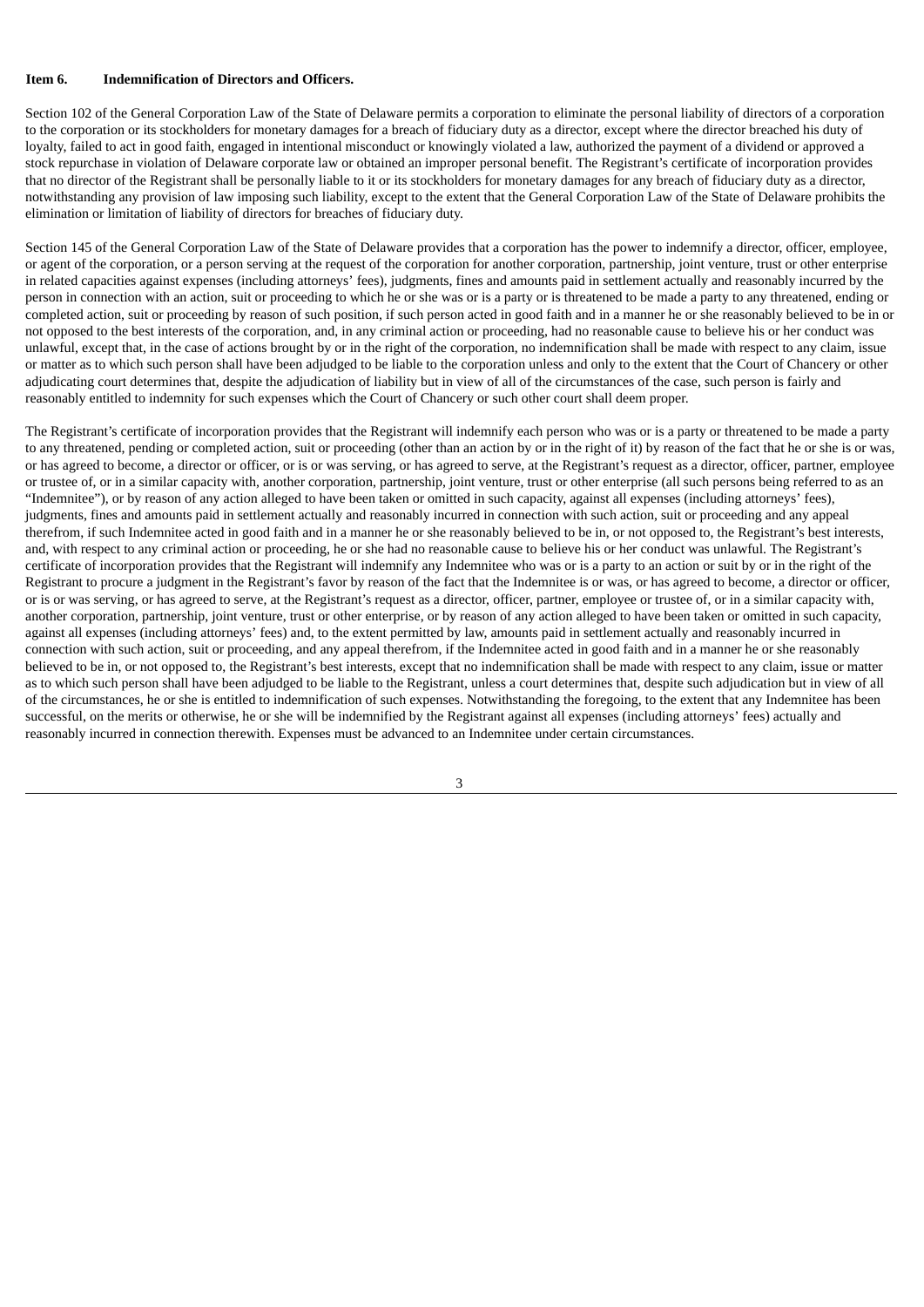The Registrant has entered into indemnification agreements with each of the Registrant's directors and executive officers. These indemnification agreements may require the Registrant, among other things, to indemnify its directors and executive officers for some expenses, including attorneys' fees, judgments, fines and settlement amounts incurred by a director or executive officer in any action or proceeding arising out of his or her service as one of the Registrant's directors or executive officers, or any other company or enterprise to which the person provides services at the Registrant's request.

The Registrant maintains a general liability insurance policy that covers certain liabilities of directors and officers of the Registrant's corporation arising out of claims based on acts or omissions in their capacities as directors or officers.

# **Item 7. Exemption from Registration Claimed.**

Not applicable.

# **Item 8. Exhibits.**

| <b>Exhibit Number</b> | <b>Description of Exhibit</b>                                                                                                                                                                                                                                            |
|-----------------------|--------------------------------------------------------------------------------------------------------------------------------------------------------------------------------------------------------------------------------------------------------------------------|
| 4.1                   | Certificate of Incorporation of the Registrant (currently in effect) (incorporated by reference to Exhibit 3.1 to the Registrant's<br>Registration Statement on Form S-1 (Reg. No. 333-257431) filed on June 25, 2021).                                                  |
| 4.1.1                 | Certificate of Amendment to Certificate of Incorporation of the Registrant (currently in effect) (incorporated by reference to Exhibit<br>3.1.1 to Amendment No. 1 to the Registrant's Registration Statement on Form S-1 (Reg. No. 333-257431) filed on July 12, 2021). |
| 4.2                   | Bylaws of the Registrant, as amended (currently in effect) (incorporated by reference to Exhibit 3.2 to the Registrant's Registration<br>Statement on Form S-1 (Reg. No. 333-257431) filed on June 25, 2021).                                                            |
| $4.3+$                | Form of Restated Certificate of Incorporation of the Registrant (to be effective upon the closing of the Registrant's initial public<br>offering of its Common Stock).                                                                                                   |
| 4.4                   | Form of Restated Bylaws of the Registrant (incorporated by reference to Exhibit 3.4 to Amendment No. 1 to the Registrant's<br>Registration Statement on Form S-1 (Reg. No. 333-257431) filed on July 12, 2021).                                                          |
| 4.5                   | Specimen Stock Certificate evidencing the shares of Common Stock (incorporated by reference to Exhibit 4.1 to the Registrant's<br>Registration Statement on Form S-1 (Reg. No. 333-257431) filed on June 25, 2021).                                                      |
| $5.1+$                | Opinion of Latham & Watkins LLP.                                                                                                                                                                                                                                         |
| $23.1+$               | <b>Consent of PricewaterhouseCoopers LLP.</b>                                                                                                                                                                                                                            |
| $23.2+$               | Consent of Latham & Watkins LLP (included in Exhibit 5.1).                                                                                                                                                                                                               |
| 24.1                  | Power of Attorney (included on signature page).                                                                                                                                                                                                                          |
| 99.1                  | Rapid Micro Biosystems, Inc. 2010 Stock Option and Grant Plan, as amended (incorporated by reference to Exhibit 10.1 to the<br>Registrant's Registration Statement on Form S-1 (Reg. No. 333-257431) filed on June 25, 2021).                                            |
| 99.2                  | Rapid Micro Biosystems, Inc. 2021 Incentive Award Plan (incorporated by reference to Exhibit 10.2 to Amendment No. 1 to the<br>Registrant's Registration Statement on Form S-1 (Reg. No. 333-257431) filed on July 12, 2021).                                            |
| 99.3                  | Rapid Micro Biosystems, Inc. 2021 Employee Stock Purchase Plan (incorporated by reference to Exhibit 10.3 to Amendment No. 1<br>to the Registrant's Registration Statement on Form S-1 (Reg. No. 333-257431) filed on July 12, 2021).                                    |

+ Filed herewith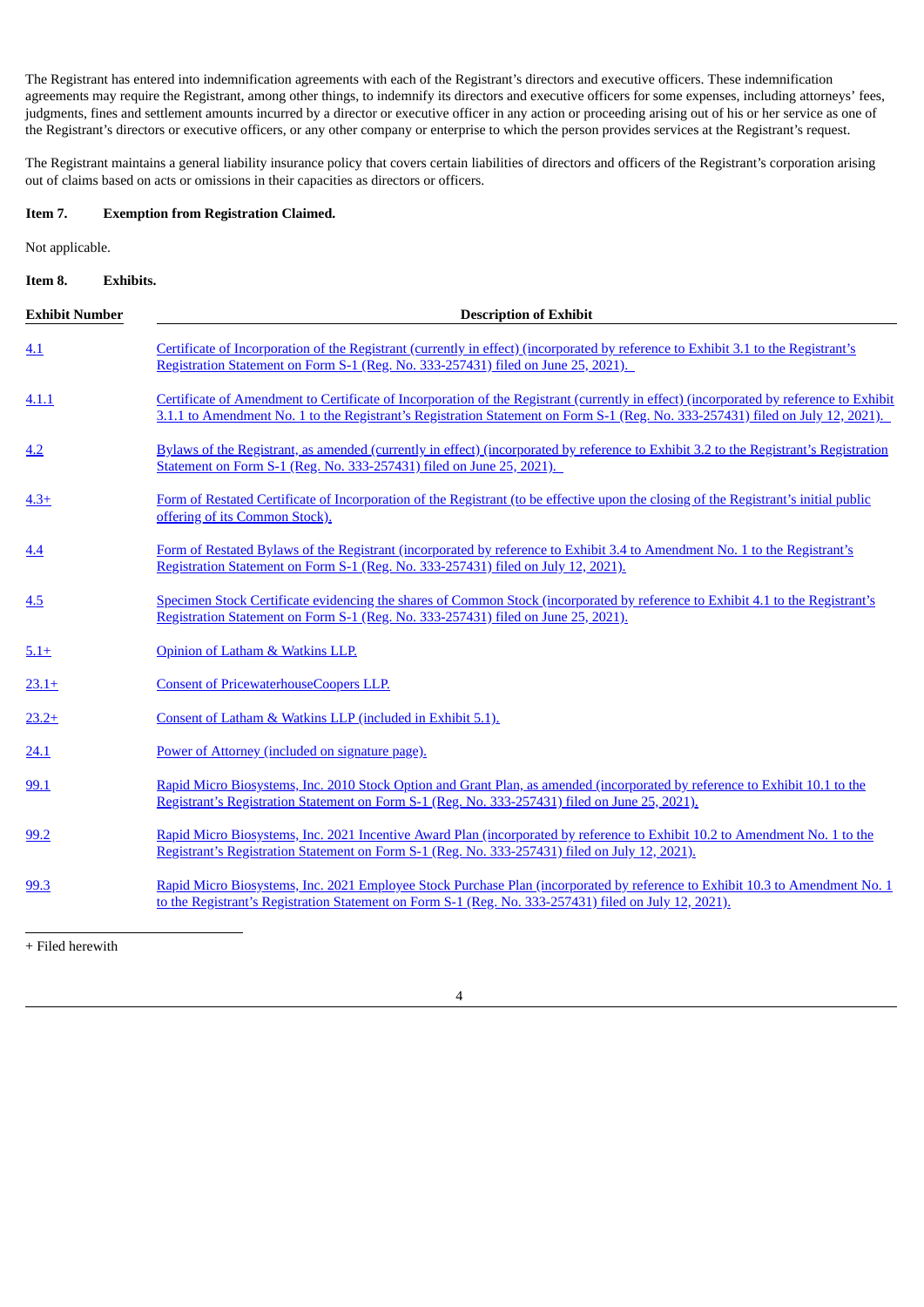## **Item 9. Undertakings.**

(a) The undersigned Registrant hereby undertakes:

(1) To file, during any period in which offers or sales are being made, a post-effective amendment to this Registration Statement:

(i) To include any prospectus required by Section 10(a)(3) of the Securities Act;

(ii) To reflect in the prospectus any facts or events arising after the effective date of the Registration Statement (or the most recent post-effective amendment thereof) which, individually or in the aggregate, represent a fundamental change in the information set forth in the Registration Statement. Notwithstanding the foregoing, any increase or decrease in volume of securities offered (if the total dollar value of securities offered would not exceed that which was registered) and any deviation from the low or high end of the estimated maximum offering range may be reflected in the form of prospectus filed with the Commission pursuant to Rule 424(b) if, in the aggregate, the changes in volume and price represent no more than 20% change in the maximum aggregate offering price set forth in the "Calculation of Registration Fee" table in the effective Registration Statement; and

(iii) To include any material information with respect to the plan of distribution not previously disclosed in the Registration Statement or any material change to such information in the Registration Statement;

*provided, however*, that paragraphs (a)(1)(i) and (a)(1)(ii) of this section do not apply if the Registration Statement is on Form S-8, and the information required to be included in a post-effective amendment by those paragraphs is contained in periodic reports filed with or furnished to the Commission by the Registrant pursuant to Section 13 or Section 15(d) of the Exchange Act that are incorporated by reference in the Registration Statement.

(2) That, for the purpose of determining any liability under the Securities Act, each such post-effective amendment shall be deemed to be a new registration statement relating to the securities offered therein, and the offering of such securities at that time shall be deemed to be the initial bona fide offering thereof; and

(3) To remove from registration by means of a post-effective amendment any of the securities being registered which remain unsold at the termination of the offering.

(b) The undersigned Registrant hereby undertakes that, for purposes of determining any liability under the Securities Act, each filing of the Registrant's annual report pursuant to Section 13(a) or Section 15(d) of the Exchange Act (and, where applicable, each filing of an employee benefit plan's annual report pursuant to Section 15(d) of the Exchange Act) that is incorporated by reference in the Registration Statement shall be deemed to be a new registration statement relating to the securities offered therein, and the offering of such securities at that time shall be deemed to be the initial bona fide offering thereof.

(h) Insofar as indemnification for liabilities arising under the Securities Act may be permitted to directors, officers and controlling persons of the Registrant pursuant to the foregoing provisions, or otherwise, the Registrant has been advised that in the opinion of the Commission such indemnification is against public policy as expressed in the Securities Act and is, therefore, unenforceable. In the event that a claim for indemnification against such liabilities (other than the payment by the Registrant of expenses incurred or paid by a director, officer or controlling person of the Registrant in the successful defense of any action, suit or proceeding) is asserted by such director, officer or controlling person in connection with the securities being registered, the Registrant will, unless in the opinion of its counsel the matter has been settled by controlling precedent, submit to a court of appropriate jurisdiction the question whether such indemnification by it is against public policy as expressed in the Securities Act and will be governed by the final adjudication of such issue.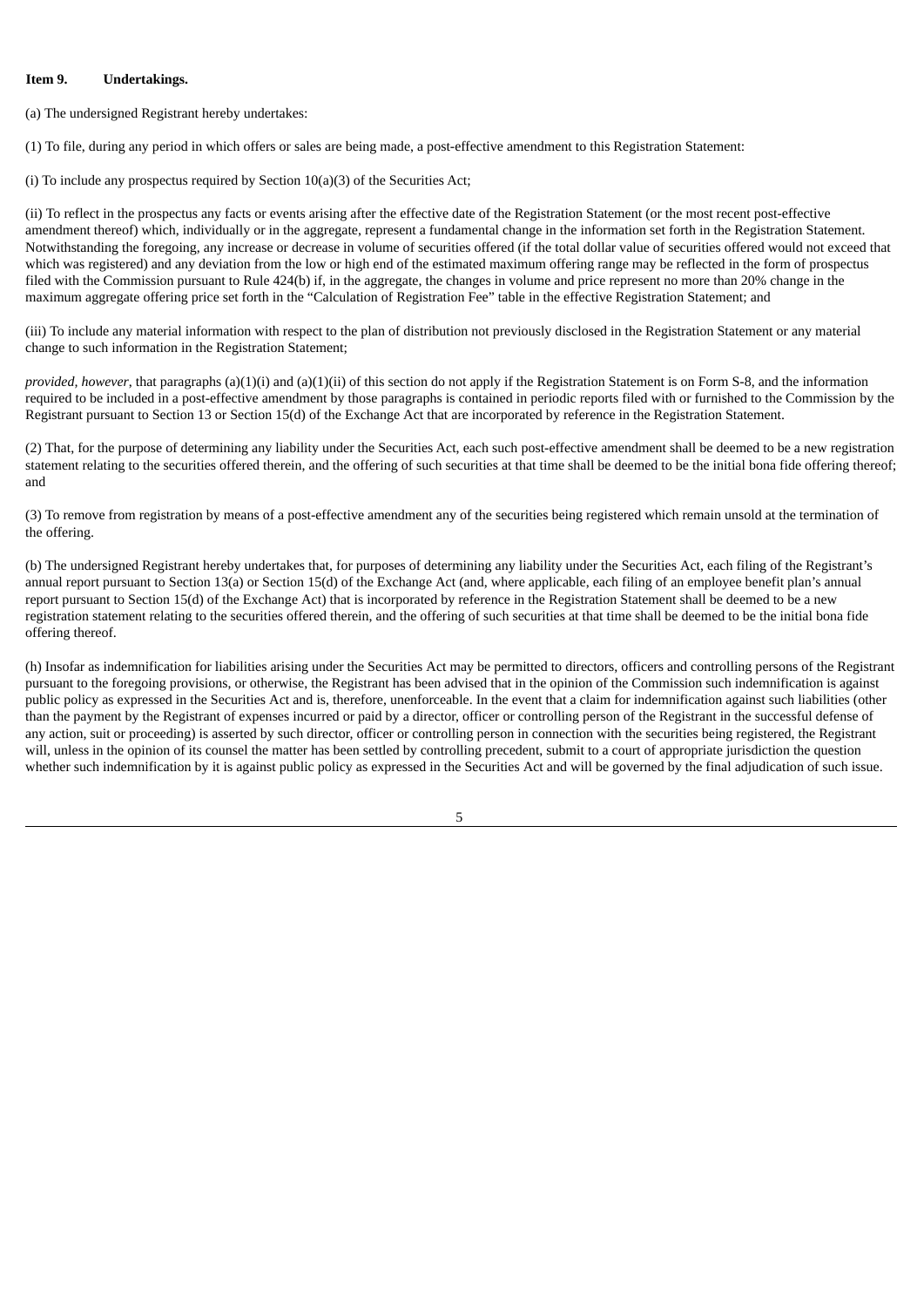# **SIGNATURES**

Pursuant to the requirements of the Securities Act, the Registrant certifies that it has reasonable grounds to believe that it meets all of the requirements for filing on Form S-8 and has duly caused this Registration Statement to be signed on its behalf by the undersigned, thereunto duly authorized, in the City of Lowell, Commonwealth of Massachusetts, on the 16th day of July, 2021.

# **RAPID MICRO BIOSYSTEMS, INC.**

By: /s/ Robert Spignesi Robert Spignesi President and Chief Executive Officer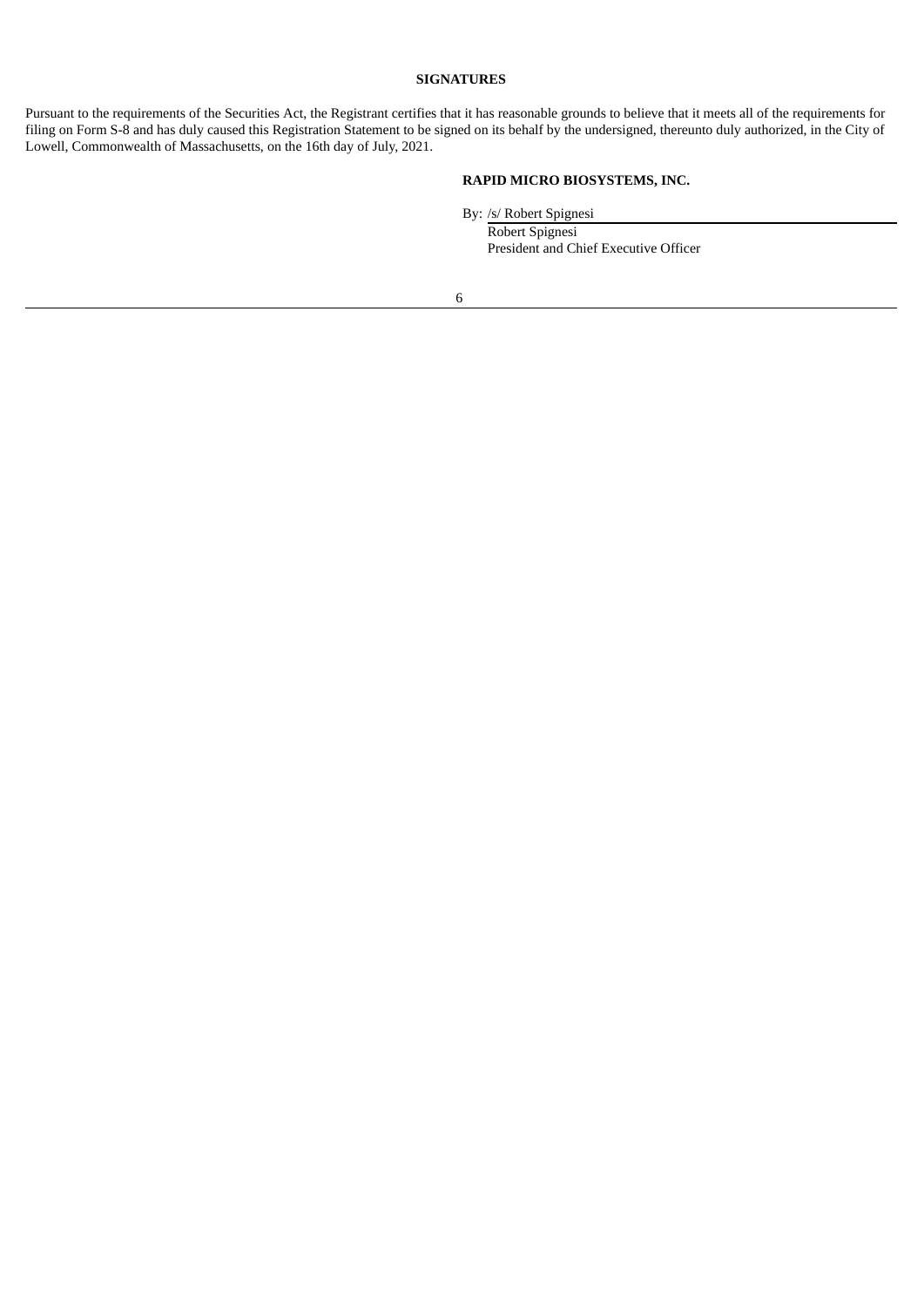# **SIGNATURES AND POWER OF ATTORNEY**

We, the undersigned officers and directors of Rapid Micro Biosystems, Inc., hereby severally constitute and appoint Robert Spignesi and Sean Wirtjes, and each of them singly (with full power to each of them to act alone), our true and lawful attorneys-in-fact and agents, with full power of substitution and resubstitution in each of them for him or her and in his or her name, place and stead, and in any and all capacities, to sign any and all amendments (including post-effective amendments) to this Registration Statement (or any other registration statement for the same offering that is to be effective upon filing pursuant to Rule 462(b) under the Securities Act of 1933), and to file the same, with all exhibits thereto and other documents in connection therewith, with the Securities and Exchange Commission, granting unto said attorneys-in-fact and agents, and each of them, full power and authority to do and perform each and every act and thing requisite or necessary to be done in and about the premises, as full to all intents and purposes as he or she might or could do in person, hereby ratifying and confirming all that said attorneys-in-fact and agents or any of them, or their or his or her substitute or substitutes, may lawfully do or cause to be done by virtue hereof.

Pursuant to the requirements of the Securities Act, this Registration Statement has been signed by the following persons in the capacities held on the dates indicated.

| <b>Signature</b>                                  | <b>Title</b>                                                                              | <b>Date</b>   |
|---------------------------------------------------|-------------------------------------------------------------------------------------------|---------------|
| /s/ Robert Spignesi<br>Robert Spignesi            | President, Chief Executive Officer and Director (principal<br>executive officer)          | July 16, 2021 |
| /s/ Sean Wirtjes<br>Sean Wirtjes                  | Chief Financial Officer (principal financial officer and<br>principal accounting officer) | July 16, 2021 |
| /s/ Jeffrey Schwartz<br>Jeffrey Schwartz          | Chairperson of the Board of Directors                                                     | July 16, 2021 |
| /s/ David Hirsch<br>David Hirsch, M.D., Ph.D.     | Director                                                                                  | July 16, 2021 |
| /s/ Richard Kollender<br>Richard Kollender        | Director                                                                                  | July 16, 2021 |
| /s/ Melinda Litherland<br>Melinda Litherland      | <b>Director</b>                                                                           | July 16, 2021 |
| /s/ Natale Ricciardi<br>Natale Ricciardi          | Director                                                                                  | July 16, 2021 |
| /s/ Alexander Schmitz<br><b>Alexander Schmitz</b> | Director                                                                                  | July 16, 2021 |
|                                                   |                                                                                           |               |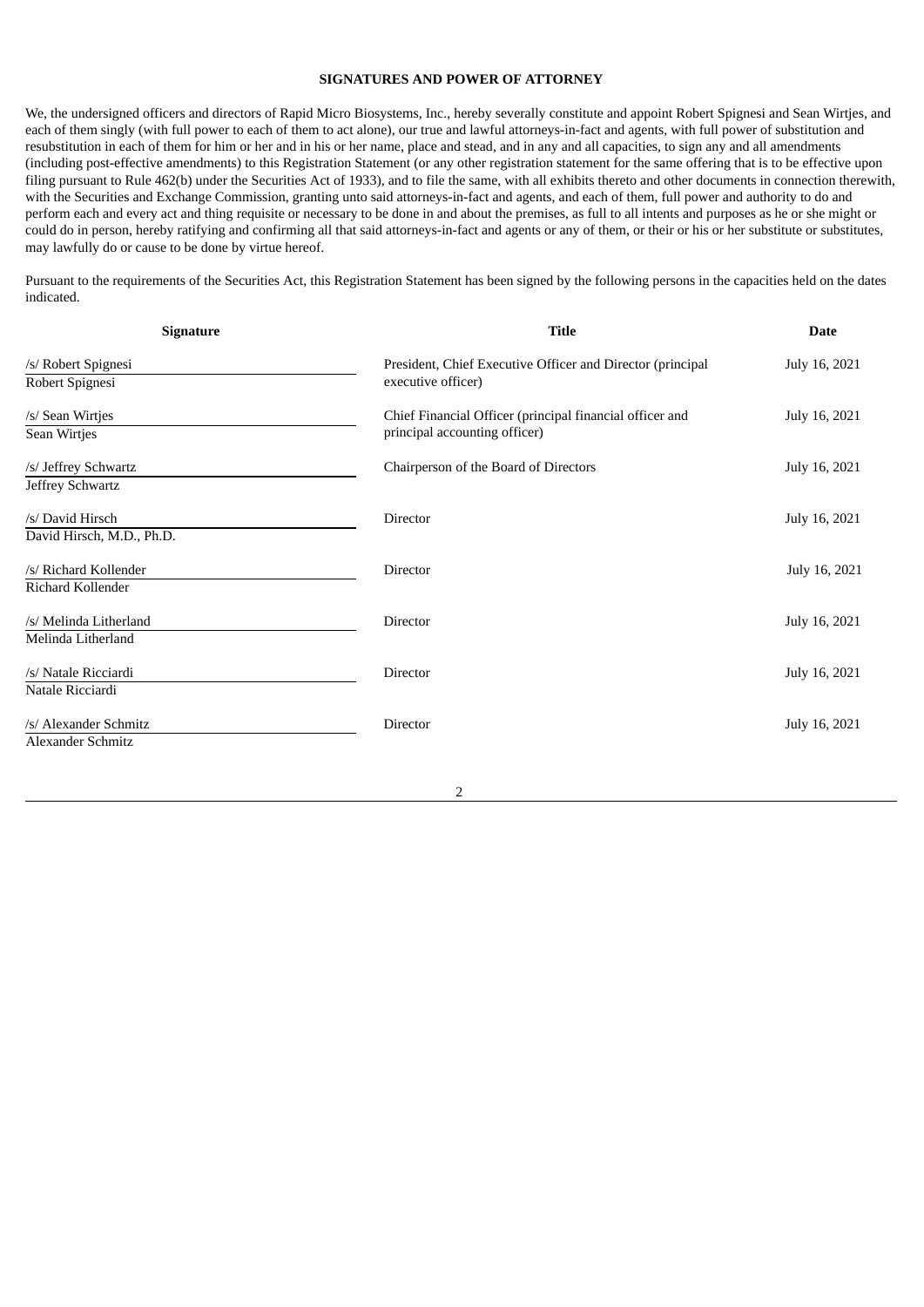#### RESTATED CERTIFICATE OF INCORPORATION

#### OF

#### RAPID MICRO BIOSYSTEMS, INC.

<span id="page-8-0"></span>The name of the corporation is Rapid Micro Biosystems, Inc. The corporation was originally incorporated by the filing of its original Certificate of Incorporation with the Secretary of State of the State of Delaware on December 29, 2006. This Restated Certificate of Incorporation of the corporation, which restates and integrates and also further amends the provisions of the corporation's Certificate of Incorporation, was duly adopted in accordance with the provisions of Sections 242 and 245 of the General Corporation Law of the State of Delaware and by the written consent of its stockholders in accordance with Section 228 of the General Corporation Law of the State of Delaware. The Certificate of Incorporation of the corporation is hereby amended, integrated and restated to read in its entirety as follows:

FIRST: The name of the Corporation is Rapid Micro Biosystems, Inc. (the "Corporation").

SECOND: The address of the Corporation's registered office in the State of Delaware is 1209 Orange Street, in the City of Wilmington, County of New Castle, Delaware 19801. The name of its registered agent at that address is The Corporation Trust Company.

THIRD: The nature of the business or purposes to be conducted or promoted by the Corporation is to engage in any lawful act or activity for which corporations may be organized under the General Corporation Law of the State of Delaware.

FOURTH: The total number of shares of all classes of stock which the Corporation shall have authority to issue is 230,000,000 shares, consisting of (a) 220,000,000 shares of Common Stock, \$0.01 par value per share ("Common Stock"), 210,000,000 of which shall be designated Class A Common Stock, \$0.01 par value per share ("Class A Common Stock"), and 10,000,000 of which shall be designated Class B Common Stock, \$0.01 par value per share ("Class B Common Stock"), and (b) 10,000,000 shares of Preferred Stock, \$0.01 par value per share ("Preferred Stock").

The following is a statement of the designations and the powers, privileges and rights, and the qualifications, limitations or restrictions thereof in respect of each class of capital stock of the Corporation.

## A. COMMON STOCK.

1. General. The voting, dividend and liquidation rights of the holders of the Common Stock are subject to and qualified by the rights of the holders of the Preferred Stock of any series as may be designated by the Board of Directors of the Corporation (the "Board of Directors") upon any issuance of the Preferred Stock of any series.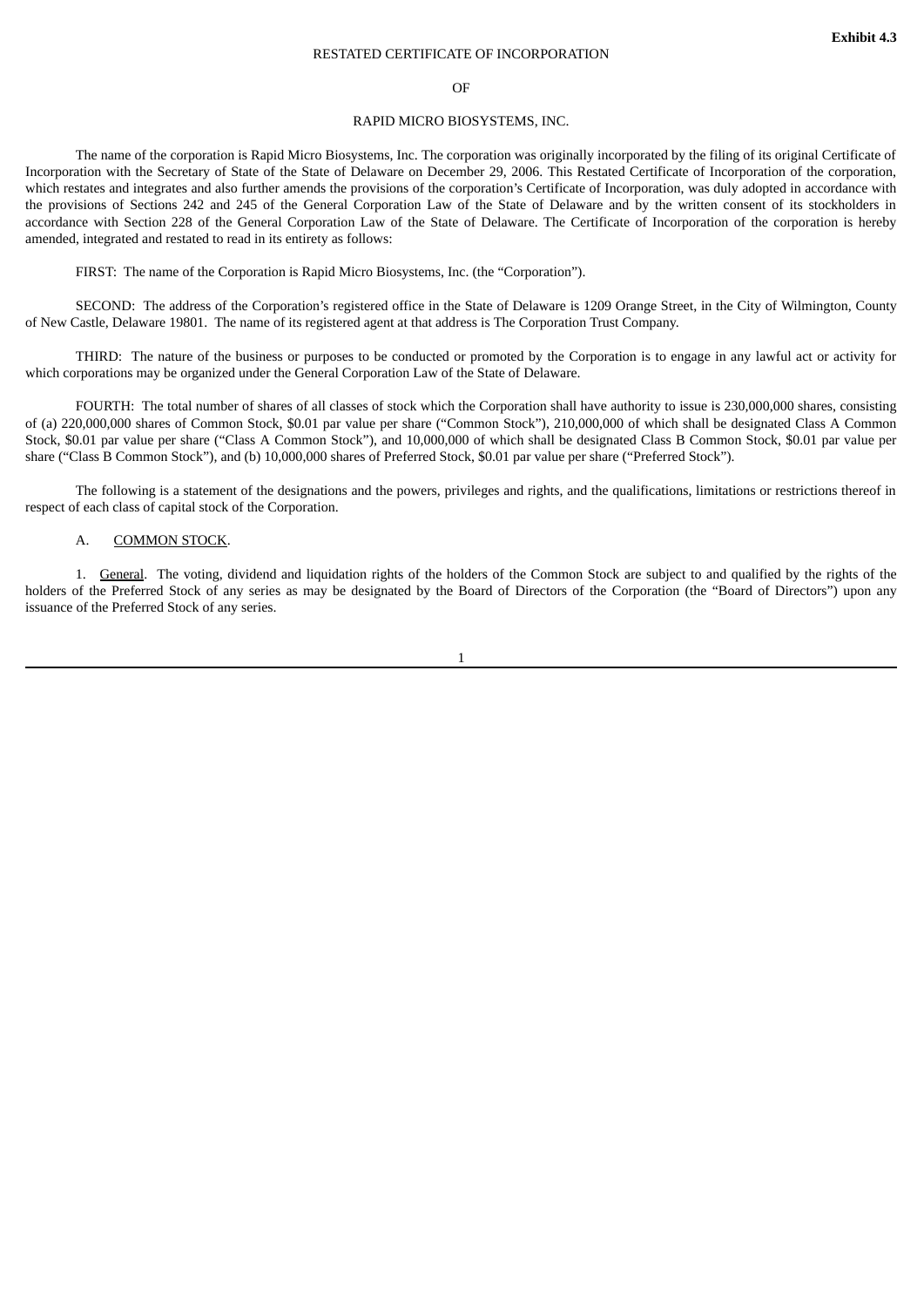# 2. Identical Rights.

(a) Except as otherwise provided in this Restated Certificate of Incorporation or required by applicable law, shares of Common Stock shall have the same rights and powers, rank equally (including as to dividends and distributions, and upon any liquidation, dissolution or winding up of the Corporation), share ratably and be identical in all respects as to all matters.

(b) If the Corporation in any manner subdivides (by stock split or otherwise) or combines (by reverse stock split or otherwise) the outstanding shares of Class A Common Stock or Class B Common Stock, then the outstanding shares of all Common Stock will be subdivided or combined in the same proportion and manner.

## 3. Voting.

(a) The holders of Class A Common Stock shall have voting rights at all meetings of stockholders, each such holder being entitled to one vote for each share thereof held by such holder; provided, however, that, except as otherwise required by law, holders of Class A Common Stock shall not be entitled to vote on any amendment to this Restated Certificate of Incorporation (which, as used herein, shall mean the certificate of incorporation of the Corporation, as amended from time to time, including the terms of any certificate of designations of any series of Preferred Stock) that relates solely to the terms of one or more outstanding series of Preferred Stock if the holders of such affected series are entitled, either separately or together as a class with the holders of one or more other such series, to vote thereon pursuant to this Restated Certificate of Incorporation or the General Corporation Law of the State of Delaware. There shall be no cumulative voting. The number of authorized shares of Common Stock may be increased or decreased (but not below the number of shares thereof then outstanding) by the affirmative vote of the holders of a majority of the stock of the Corporation entitled to vote, irrespective of the provisions of Section 242(b)(2) of the General Corporation Law of the State of Delaware (the "DGCL").

(b) Except as otherwise provided herein or as otherwise required by the DGCL, the Class B Common Stock shall have no voting rights, and shall not entitle the holders thereof to any vote at any meeting of stockholders, with respect to any matter, and the shares of Class B Common Stock shall not be considered present or entitled to vote or otherwise accounted for in connection with any meeting or vote that occurs during such time (including for purposes of determining the presence or absence of a quorum or the minimum vote required to approve any matter). However, subject to the rights of the holders of any series of Preferred Stock pursuant to the terms of this Restated Certificate of Incorporation or any resolution or resolutions providing for the issuance of such series of stock adopted by the Board of Directors, as long as any shares of Class B Common Stock are outstanding, without the affirmative vote or written consent of the holders of a majority of the then outstanding shares of the Class B Common Stock, the Corporation shall not, directly or indirectly, whether by or through any subsidiary and whether by merger, consolidation or otherwise, amend, modify or repeal any provision of this Restated Certificate of Incorporation if the effect thereof would be to modify the voting, conversion or other rights, powers, preferences, privileges or restrictions of the Class B Common Stock.

 $\overline{2}$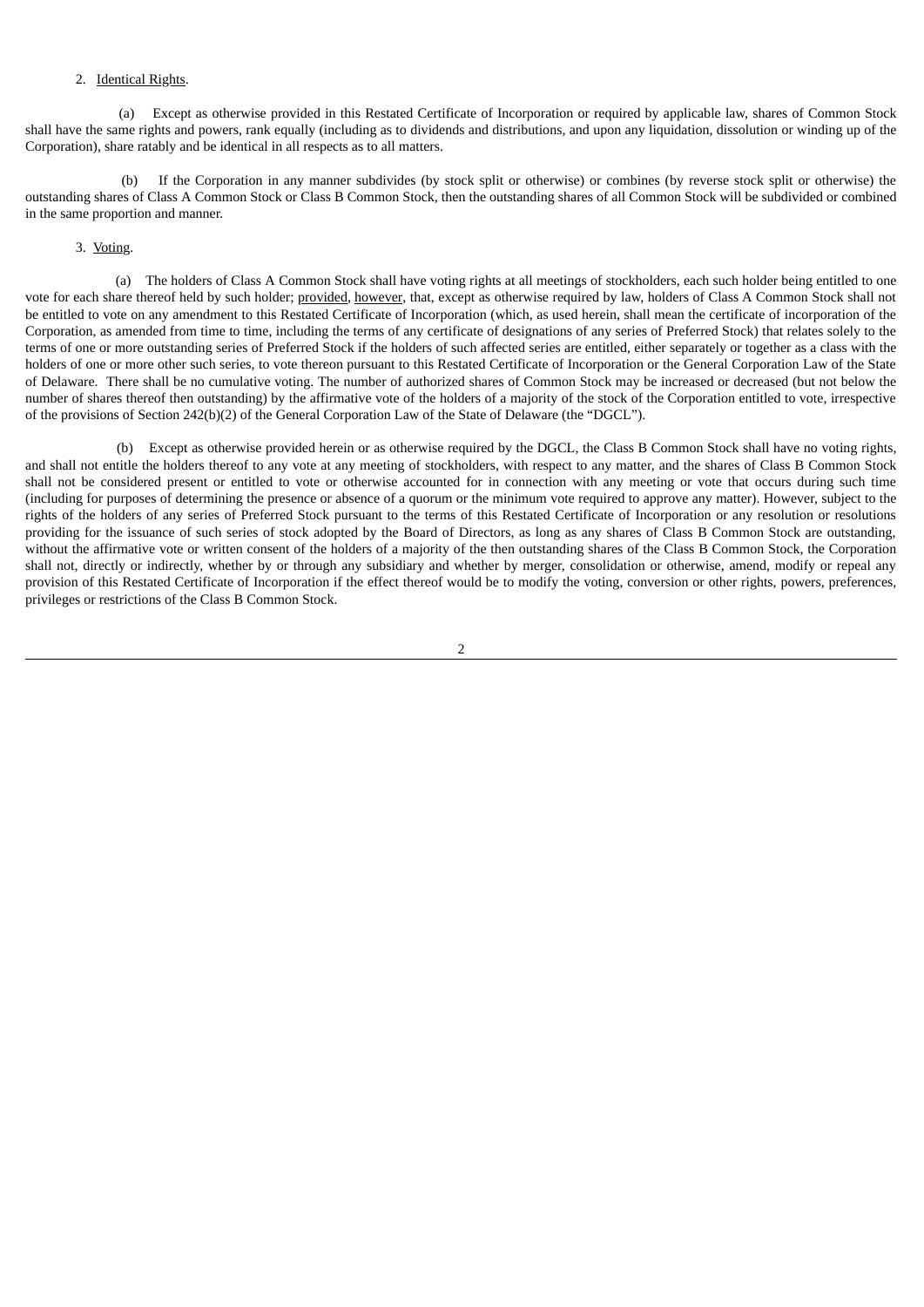4. Dividends. Dividends may be declared and paid on the Common Stock if, as and when determined by the Board of Directors subject to any preferential dividend or other rights of any then outstanding Preferred Stock and to the requirements of applicable law. Without limiting the preceding sentence, the Corporation shall not declare or pay any dividend or make any other distribution to the holders of Common Stock unless the same dividend or distribution with the same record date and payment date shall be declared and paid on all shares of Common Stock; *provided*, *however*, that any dividend or other distribution payable in additional shares of Common Stock or rights to acquire shares of Common Stock shall be payable on the Class A Common Stock in additional shares of Class A Common Stock or rights to acquire shares of Class A Common Stock and on the Class B Common Stock in additional shares of Class B Common Stock or rights to acquire shares of Class B Common Stock, in each case, at the same rate and with the same record date and payment date.

5. Liquidation. Upon the dissolution or liquidation of the Corporation, whether voluntary or involuntary, holders of Common Stock will be entitled to receive all assets of the Corporation available for distribution to its stockholders, subject to any preferential or other rights of any then outstanding Preferred Stock.

# 6. Conversion of Class B Common Stock.

(a) Conversion at Option of Holder. Each share of Class B Common Stock shall be convertible, at any time and from time to time from and after the date of issuance, at the option of the holder thereof, into one share of Class A Common Stock. A holder of Class B Common Stock shall effect conversions by providing the Corporation with written notice that such holder elects to convert all or any number of the shares of Class B Common Stock held by such holder (a "Class B Notice of Conversion"). The close of business on the date of receipt by the transfer agent (or by the Corporation if the Corporation serves as its own transfer agent) of such Class B Notice of Conversion shall be the time of conversion (the "Class B Conversion Time") and the shares of Class A Common Stock issuable upon conversion of such shares of Class B Common Stock shall be deemed to be outstanding of record as of such date. The Corporation shall, as soon as practicable after the Class B Conversion Time, issue and deliver to such holder of Class B Common Stock, or to his, her or its nominees, a book-entry statement evidencing the number of full shares of Class A Common Stock issuable upon such conversion in accordance with the provisions hereof and a book-entry statement evidencing the number (if any) of the shares of Class B Common Stock that were not converted into Class A Common Stock.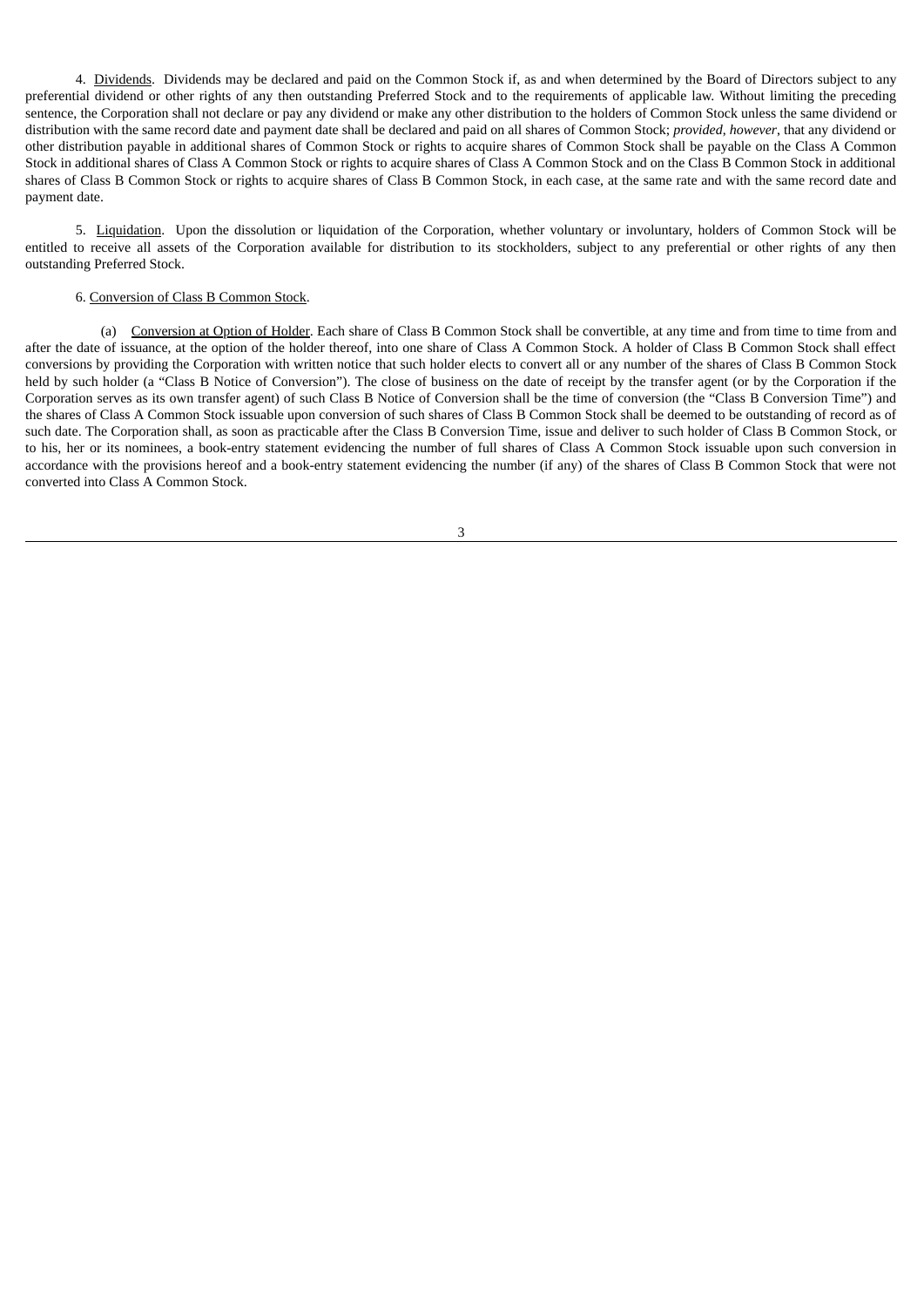(b) Beneficial Ownership Limitation. Notwithstanding anything herein to the contrary, but subject to the second to last sentence of this Subsection 6(b), the Corporation shall not effect any conversion of the Class B Common Stock, and a holder shall not have the right to convert any portion of the Class B Common Stock, to the extent that, after giving effect to an attempted conversion set forth in the applicable Class B Notice of Conversion, such holder together with any Person whose beneficial ownership of Class A Common Stock would be aggregated with such holder's for purposes of Section 13(d) of the Securities Exchange Act of 1934, as amended (the "Exchange Act") and the applicable rules and regulations of the Securities and Exchange Commission (the "Commission"), including any "group" of which the holder is a member, would beneficially own a number of shares of Class A Common Stock in excess of 4.9% of the total number of shares of Class A Common Stock then issued and outstanding (the "Beneficial Ownership Limitation"); provided that the Beneficial Ownership Limitation shall not apply to the extent that the Class A Common Stock is not deemed to constitute an "equity security" pursuant to Rule 13d-1(i) under the Exchange Act. Delivery of a Class B Notice of Conversion by a holder in respect of the conversion of Class B Common Stock shall constitute a representation by such holder that the issuance of shares of Class A Common Stock in accordance with such Class B Notice of Conversion will not cause such holder (together with any Person whose beneficial ownership of Class A Common Stock would be aggregated with such holder's for purposes of Section 13(d) of the Exchange Act and the applicable regulations of the Commission) to beneficially own a number of shares of Class A Common Stock in excess of the Beneficial Ownership Limitation, as determined in accordance with this Restated Certificate of Incorporation. For purposes of this Subsection 6(b), the number of shares of Class A Common Stock beneficially owned by such holder shall include the number of shares of Class A Common Stock issuable upon conversion of the Class B Common Stock subject to the Class B Notice of Conversion with respect to which such determination is being made, but shall exclude the number of shares of Class A Common Stock which are issuable upon (A) conversion of the remaining, unconverted Class B Common Stock beneficially owned by such holder (and any Person whose beneficial ownership of Class A Common Stock would be aggregated with such holder's for purposes of Section 13(d) of the Exchange Act and the applicable regulations of the Commission), and (B) exercise, exchange or conversion of the unexercised, unexchanged or unconverted portion of any other securities of the Corporation subject to a limitation on conversion, exchange or exercise analogous to the limitation contained herein (including any class or series of preferred stock and warrants) beneficially owned by such holder (and any Person whose beneficial ownership of Class A Common Stock would be aggregated with such holder's for purposes of Section 13(d) of the Exchange Act and the applicable regulations of the Commission). Except as set forth in the preceding sentence, for purposes of this Subsection 6(b), beneficial ownership shall be calculated in accordance with Section 13(d) of the Exchange Act and the rules and regulations promulgated thereunder. In addition, a determination as to any "group" status as contemplated above shall be determined in accordance with Section 13(d) of the Exchange Act and the rules and regulations promulgated thereunder. For purposes of this Subsection 6(b), in determining the number of outstanding shares of Class A Common Stock, a holder may rely on the number of outstanding shares of Class A Common Stock as stated in the Corporation's most recent quarterly or annual report filed with the Commission, any current report or other filing filed by the Corporation with the Commission subsequent thereto or any confirmation provided by the Corporation in accordance with the next sentence. Upon the written request of a holder (which may be via electronic mail), the Corporation shall promptly following such request, confirm in writing via electronic mail to such holder the number of shares of Class A Common Stock then outstanding. In any case, the number of outstanding shares of Class A Common Stock shall be determined after giving effect to any actual conversion, exchange or exercise of securities of the Corporation, including Class B Common Stock, by such holder (and any Person whose beneficial ownership of Class A Common Stock would be aggregated with such holder's for purposes of Section 13(d) of the Exchange Act and the applicable regulations of the Commission) since the date as of which such number of outstanding shares of Class A Common Stock was last publicly reported. Notwithstanding anything herein to the contrary, in the event of an error in the Class B Notice of Conversion that would result in the holder beneficially owning shares of Class A Common Stock in excess of the Beneficial Ownership Limitation, then such Class B Notice of Conversion shall only be effective with respect to that number of shares of Class A Common Stock that would not result in the holder exceeding the Beneficial Ownership Limitation.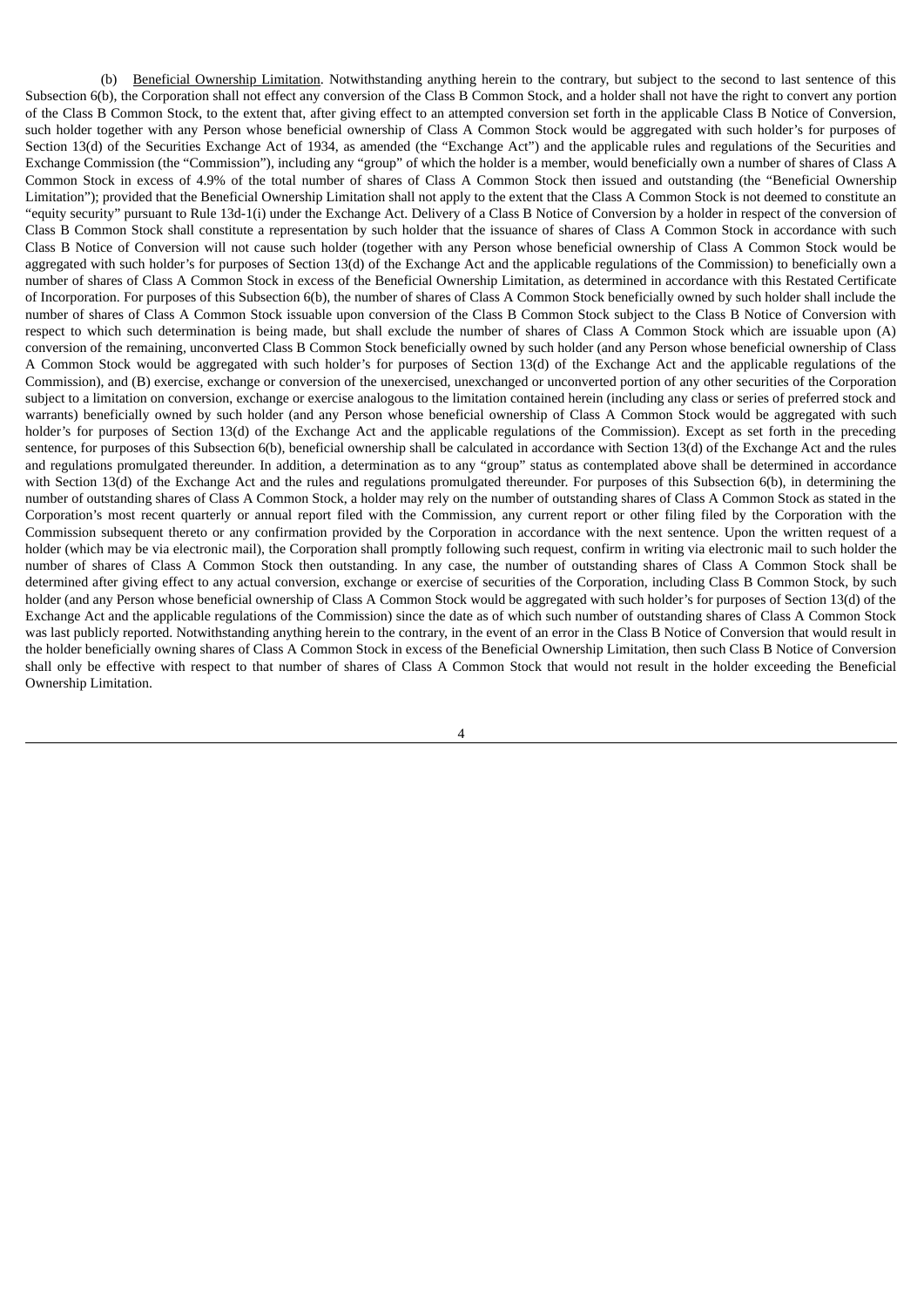(c) Automatic Conversion Upon Certain Transfers. Upon a transfer of shares of Class B Common Stock by a holder to a Person that is neither an Affiliate of such holder nor a Person whose beneficial ownership of Class A Common Stock would be aggregated with such holder's for purposes of Section 13(d) of the Exchange Act and the applicable regulations of the Commission (a "Permitted Transferee"), each share of Class B Common Stock so transferred shall automatically, without further action by the transferor or Permitted Transferee, convert into a share of Class A Common Stock; and upon delivery to the Corporation of written notice from the transferor of any such transfer, the Corporation shall issue and deliver the shares of Class A Common Stock into which such transferred shares of Class B Common Stock shall have thereby converted, with the same effect as if such notice of transfer were a Class B Notice of Conversion delivered in accordance with Subsection 6(a). For purposes of this Subsection 6(c), a transfer of Class B Common Stock shall be deemed to have occurred when the Permitted Transferee has delivered the agreed consideration for such shares to the transferor. The written notice of transfer to be delivered to the Corporation in accordance with this Subsection 6(c) shall be deemed a representation by the transferor that it has received such consideration, and the Corporation shall be entitled to rely upon such representation.

(d) Reservation of Shares. The Corporation shall at all times when any shares of Class B Common Stock shall be outstanding, reserve and keep available out of its authorized but unissued capital stock, for the purpose of effecting the conversion of Class B Common Stock, such number of its duly authorized shares of Class A Common Stock as shall from time to time be sufficient to effect the conversion of all outstanding Class B Common Stock; and if at any time the number of authorized but unissued shares of Class A Common Stock shall not be sufficient to effect the conversion of all then outstanding shares of Class B Common Stock, the Corporation shall take such corporate action as may be necessary to increase its authorized but unissued shares of Class A Common Stock to such number of shares as shall be sufficient for such purposes, including, without limitation, engaging in best efforts to obtain the requisite stockholder approval of any necessary amendment to this Restated Certificate of Incorporation.

(e) Effect of Conversion. All shares of Class B Common Stock which shall have been surrendered for conversion as herein provided shall no longer be deemed to be outstanding and all rights with respect to such shares shall immediately cease and terminate on the Class B Conversion Date, except only the right of the holders thereof to receive shares of Class A Common Stock in exchange therefor. Any shares of Class B Common Stock so converted shall be retired and cancelled and may not be reissued, and the Corporation may thereafter take such appropriate action (without the need for stockholder action) as may be necessary to reduce the authorized number of shares of Class B Common Stock accordingly.

(f) Taxes. The Corporation shall pay any and all issue and other similar taxes that may be payable in respect of any issuance or delivery of shares of Class A Common Stock upon conversion of shares of Class B Common Stock pursuant to this Section 6. The Corporation shall not, however, be required to pay any tax which may be payable in respect of any transfer involved in the issuance and delivery of shares of Class A Common Stock in a name other than that in which the shares of Class B Common Stock so converted were registered, and no such issuance or delivery shall be made unless and until the person or entity requesting such issuance has paid to the Corporation the amount of any such tax or has established, to the satisfaction of the Corporation, that such tax has been paid.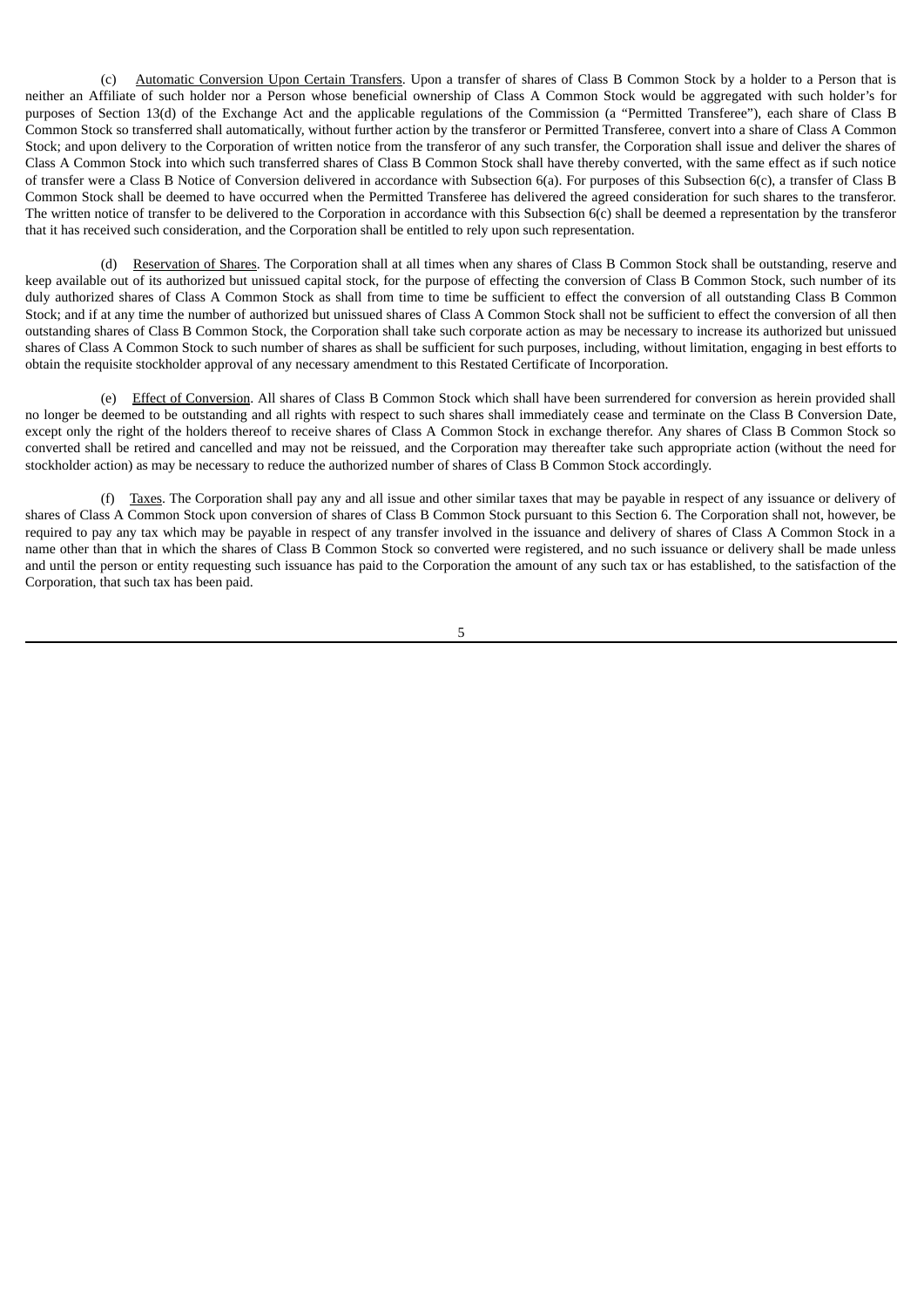# (g) Certain Defined Terms. For the purposes of this Section 6, the following terms shall have the following meanings:

(i) "Affiliate" means any Person that, directly or indirectly through one or more intermediaries, controls or is controlled by or is under common control with a Person, as such terms are used in and construed under Rule 144. For this purpose, "control" (including, with its correlative meanings, "controlled by" and "under common control with") shall mean the possession, directly or indirectly, of the power to direct or cause the direction of management or policies of a Person, whether through the ownership of securities or partnership or other ownership interests, by contract or otherwise. With respect to a holder of capital stock, any investment fund or managed account that is managed on a discretionary basis by the same investment manager as such holder will be deemed to be an Affiliate of such holder.

(ii) "Person" means any individual, sole proprietorship, partnership (general or limited), limited liability company, joint venture, company, trust (statutory or common law), unincorporated organization, association, corporation, institution, public benefit corporation, firm, joint stock company, estate, entity or governmental or regulatory agency.

# B. PREFERRED STOCK.

Preferred Stock may be issued from time to time in one or more series, each of such series to have such terms as stated or expressed herein and in the resolution or resolutions providing for the issue of such series adopted by the Board of Directors as hereinafter provided.

Authority is hereby expressly granted to the Board of Directors from time to time to issue the Preferred Stock in one or more series, and in connection with the creation of any such series, by adopting a resolution or resolutions providing for the issuance of the shares thereof and by filing a certificate of designations relating thereto in accordance with the General Corporation Law of the State of Delaware, to determine and fix the number of shares of such series and such voting powers, full or limited, or no voting powers, and such designations, preferences and relative, participating, optional or other special rights, and qualifications, limitations or restrictions thereof, including without limitation thereof, dividend rights, conversion rights, redemption privileges and liquidation preferences, as shall be stated and expressed in such resolutions, all to the fullest extent now or hereafter permitted by the General Corporation Law of the State of Delaware. The powers, preferences and relative, participating, optional and other special rights of each such series of Preferred Stock, and the qualifications, limitations or restrictions thereof, if any, may differ from those of any and all other series at any time outstanding. Without limiting the generality of the foregoing, the resolution or resolutions providing for the issuance of any series of Preferred Stock may provide that such series shall be superior or rank equally or be junior to any other series of Preferred Stock to the extent permitted by law.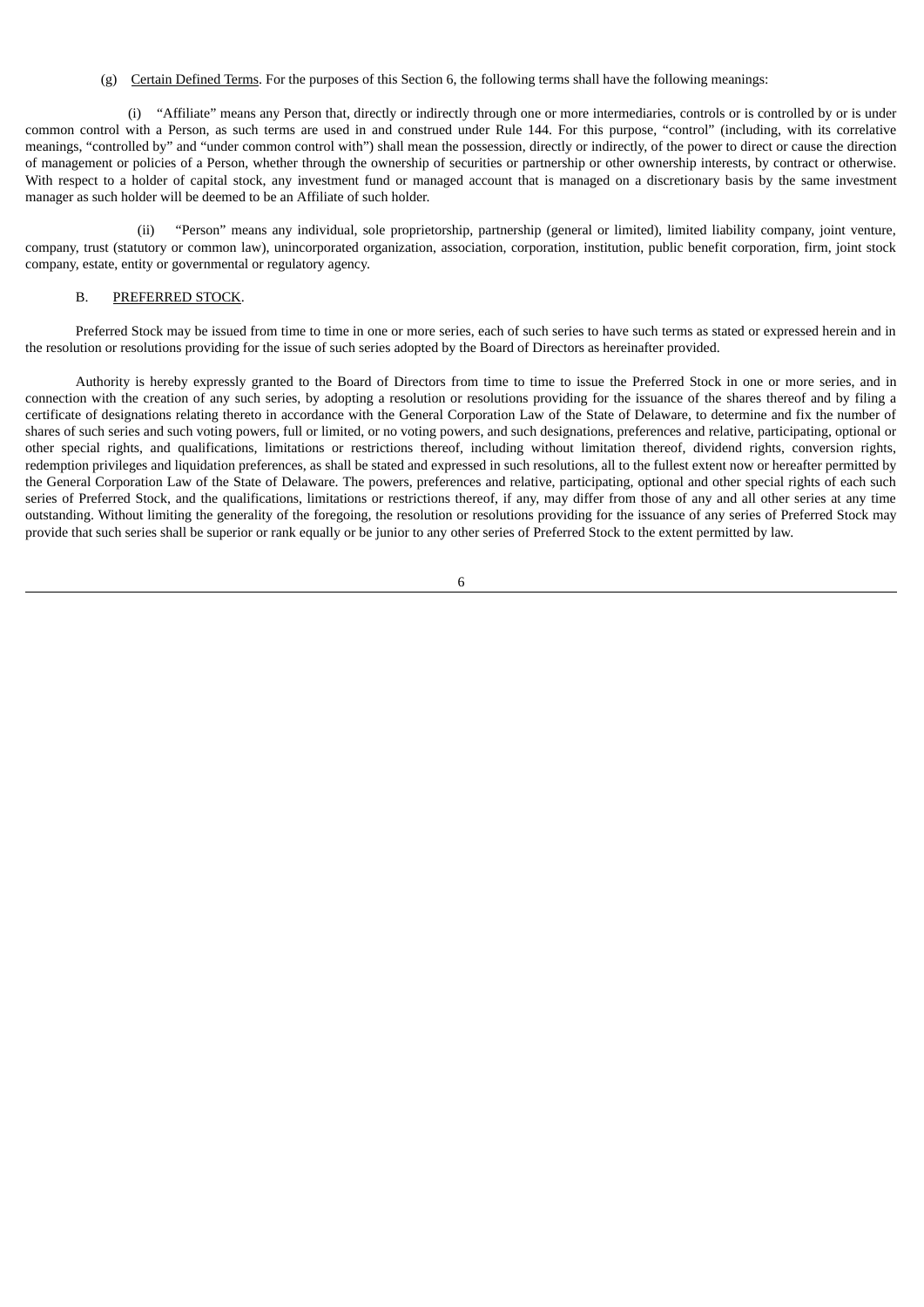Subject to the rights of the holders of any series of Preferred Stock pursuant to the terms of this Restated Certificate of Incorporation or any resolution or resolutions providing for the issuance of such series of stock adopted by the Board of Directors, the number of authorized shares of Preferred Stock may be increased or decreased (but not below the number of shares thereof then outstanding) by the affirmative vote of the holders of a majority of the stock of the Corporation entitled to vote, irrespective of the provisions of Section 242(b)(2) of the General Corporation Law of the State of Delaware.

FIFTH: Except as otherwise provided herein, the Corporation reserves the right to amend, alter, change or repeal any provision contained in this Restated Certificate of Incorporation, in the manner now or hereafter prescribed by statute and this Restated Certificate of Incorporation, and all rights conferred upon stockholders, directors or any other persons herein are granted subject to this reservation.

SIXTH: In furtherance and not in limitation of the powers conferred upon it by the General Corporation Law of the State of Delaware, and subject to the terms of any series of Preferred Stock, the Board of Directors shall have the power to adopt, amend, alter or repeal the Bylaws of the Corporation. The stockholders may not adopt, amend, alter or repeal the Bylaws of the Corporation, or adopt any provision inconsistent therewith, unless such action is approved, in addition to any other vote required by this Restated Certificate of Incorporation, by the affirmative vote of the holders of at least two-thirds in voting power of the outstanding shares of capital stock of the Corporation entitled to vote thereon, voting together as a single class. In addition to any other vote required by this Restated Certificate of Incorporation or the Bylaws of the Corporation or otherwise required by law, the affirmative vote of the holders of at least two-thirds in voting power of the outstanding shares of capital stock of the Corporation entitled to vote thereon, voting together as a single class, shall be required to amend or repeal, or to adopt any provision inconsistent with, whether by merger or consolidation or otherwise by operation of law, this Article SIXTH.

SEVENTH: Except to the extent that the General Corporation Law of the State of Delaware prohibits the elimination or limitation of liability of directors for breaches of fiduciary duty, no director of the Corporation shall be personally liable to the Corporation or its stockholders for monetary damages for any breach of fiduciary duty as a director, notwithstanding any provision of law imposing such liability. No amendment to or repeal of this provision shall apply to or have any effect on the liability or alleged liability of any director of the Corporation for or with respect to any acts or omissions of such director occurring prior to such amendment or repeal. If the General Corporation Law of the State of Delaware is amended to permit further elimination or limitation of the personal liability of directors, then the liability of a director of the Corporation shall be eliminated or limited to the fullest extent permitted by the General Corporation Law of the State of Delaware as so amended.

EIGHTH: This Article EIGHTH is inserted for the management of the business and for the conduct of the affairs of the Corporation.

1. General Powers. The business and affairs of the Corporation shall be managed by or under the direction of the Board of Directors.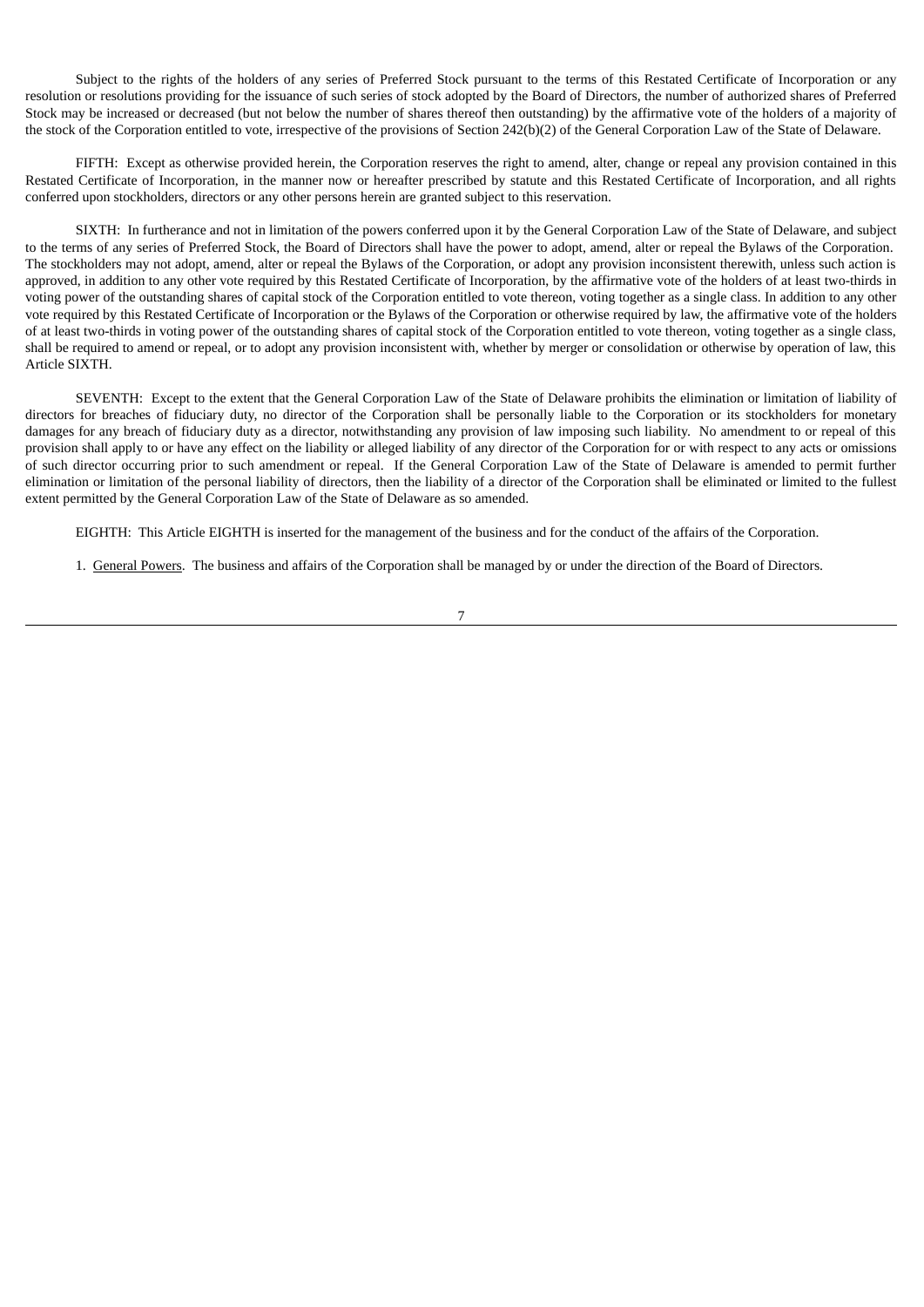2. Number of Directors; Election of Directors. Subject to the rights of holders of any series of Preferred Stock to elect directors, the number of directors of the Corporation shall be established from time to time by the Board of Directors. Election of directors need not be by written ballot, except as and to the extent provided in the Bylaws of the Corporation.

3. Classes of Directors. The directors (other than those directors elected by the holders of any series of Preferred Stock, voting separately as a series or together with one or more other such series, as the case may be (the "Preferred Stock Directors")) shall be and are divided into three classes, designated as Class I, Class II and Class III. Each class shall consist, as nearly as may be possible, of one-third of the total number of directors constituting the entire Board of Directors. The Board of Directors is authorized to assign members of the Board of Directors to Class I, Class II or Class III.

4. Terms of Office. Each director (other than Preferred Stock Directors) shall serve for a term ending on the date of the third annual meeting of stockholders following the annual meeting of stockholders at which such director was elected; provided that each director initially assigned to Class I shall serve for a term expiring at the Corporation's first annual meeting of stockholders held after the effectiveness of this Restated Certificate of Incorporation; each director initially assigned to Class II shall serve for a term expiring at the Corporation's second annual meeting of stockholders held after the effectiveness of this Restated Certificate of Incorporation; and each director initially assigned to Class III shall serve for a term expiring at the Corporation's third annual meeting of stockholders held after the effectiveness of this Restated Certificate of Incorporation; provided further, that the term of each director shall continue until the election and qualification of his or her successor and be subject to his or her earlier death, resignation or removal.

5. Quorum. The greater of (a) a majority of the directors at any time in office and (b) one-third of the number of directors fixed pursuant to Section 2 of this Article EIGHTH shall constitute a quorum of the Board of Directors. If at any meeting of the Board of Directors there shall be less than such a quorum, a majority of the directors present may adjourn the meeting from time to time without further notice other than announcement at the meeting, until a quorum shall be present.

6. Action at Meeting. Every act or decision done or made by a majority of the directors present at a meeting duly held at which a quorum is present shall be regarded as the act of the Board of Directors unless a greater number is required by law or by this Restated Certificate of Incorporation.

7. Removal. Except for any Preferred Stock Directors, directors of the Corporation may be removed but only for cause and only by the affirmative vote of the holders of at least two-thirds in voting power of the outstanding shares of capital stock of the Corporation entitled to vote at an election of directors.

8. Vacancies. Subject to the rights of holders of any series of Preferred Stock in respect of any Preferred Stock Directors, any vacancy or newly created directorship in the Board of Directors, however occurring, shall be filled only by vote of a majority of the directors then in office, although less than a quorum, or by a sole remaining director and shall not be filled by the stockholders, unless the Board of Directors determines by resolution that any such vacancy or newly created directorship shall be filled by the stockholders. A director elected to fill a vacancy or newly created directorship shall hold office until the next election of the class for which such director shall have been chosen, subject to the election and qualification of a successor and to such director's earlier death, resignation or removal.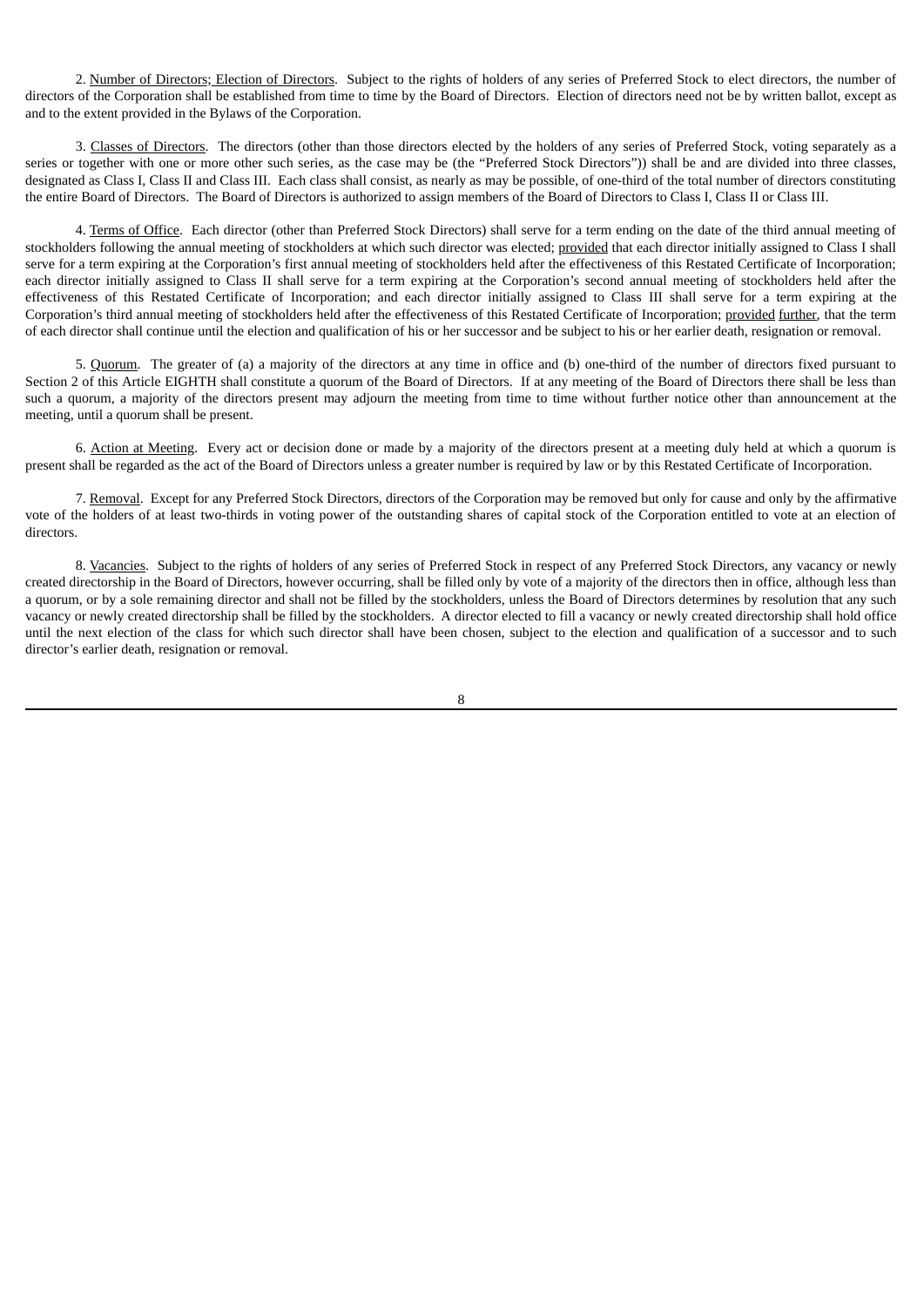9. Stockholder Nominations and Introduction of Business, Etc. Advance notice of stockholder nominations for election of directors and other business to be brought by stockholders before a meeting of stockholders shall be given in the manner provided by the Bylaws of the Corporation.

10. Preferred Stock Directors. During any period when the holders of one or more series of Preferred Stock have the right to elect additional directors as provided for or fixed pursuant to the provisions of Article FOURTH hereof or any certificate of designations of any series of Preferred Stock, then upon commencement and for the duration of the period during which such right continues: (i) the then otherwise total number of authorized directors of the Corporation shall automatically be increased by such specified number of directors, and the holders of such Preferred Stock shall be entitled to elect the additional directors so provided for or fixed pursuant to said provisions, and (ii) each such additional director shall serve until such director's successor shall have been duly elected and qualified, or until such director's right to hold such office terminates pursuant to said provisions, whichever occurs earlier, subject to his or her earlier death, disqualification, resignation or removal. Except as otherwise provided for or fixed pursuant to the provisions of Article FOURTH hereof or any certificate of designations of any series of Preferred Stock, whenever the holders of any series of Preferred Stock having such right to elect additional directors are divested of such right pursuant to the provisions of such stock, such person or persons then serving as additional directors shall cease to qualify to serve as directors and shall automatically cease to be a director, the terms of office of all such additional directors elected by the holders of such stock, or elected to fill any vacancies resulting from the death, resignation, disqualification or removal of such additional directors, shall forthwith terminate, and the total authorized number of directors of the Corporation shall be reduced accordingly.

11. Amendments to Article. In addition to any other vote required by this Restated Certificate of Incorporation or the Bylaws of the Corporation or otherwise required by law, the affirmative vote of the holders of at least two-thirds in voting power of the outstanding shares of capital stock of the Corporation entitled to vote thereon, voting together as a single class, shall be required to amend or repeal, or to adopt any provision inconsistent with, whether by merger or consolidation or otherwise by operation of law, this Article EIGHTH.

NINTH: Except as otherwise provided in the terms of any series of Preferred Stock, no action that is required or permitted to be taken by the stockholders of the Corporation at any annual or special meeting of stockholders may be effected by written consent of stockholders in lieu of a meeting. In addition to any other vote required by this Restated Certificate of Incorporation or the Bylaws of the Corporation or otherwise required by law, the affirmative vote of the holders of at least two-thirds in voting power of the outstanding shares of capital stock of the Corporation entitled to vote thereon, voting together as a single class, shall be required to amend or repeal, or to adopt any provision inconsistent with, whether by merger or consolidation or otherwise by operation of law, this Article NINTH.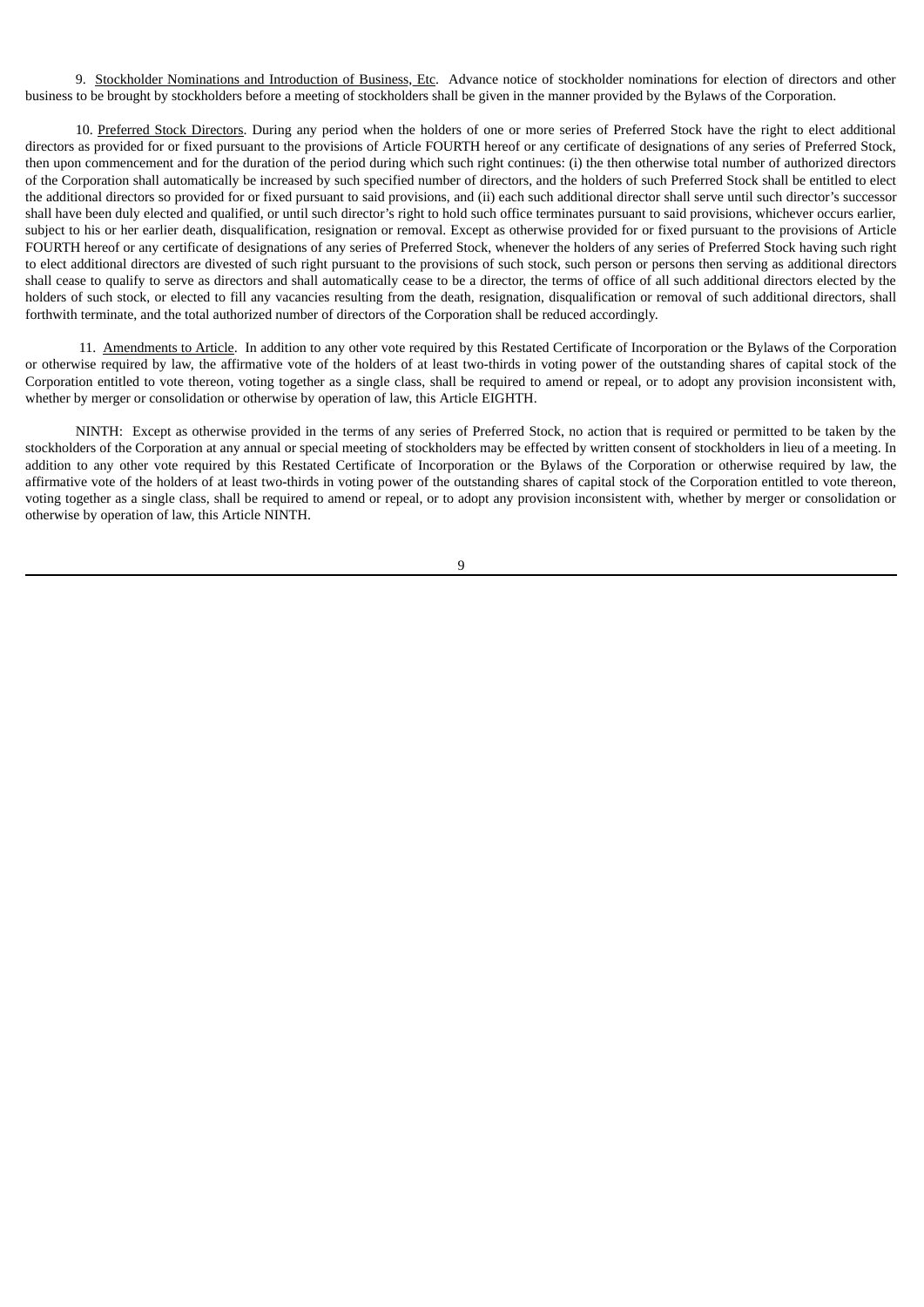TENTH: Special meetings of stockholders for any purpose or purposes may be called at any time only by the Board of Directors, the chairperson of the Board of Directors, the chief executive officer or the president (in the absence of a chief executive officer) of the Corporation, and may not be called by any other person or persons. Business transacted at any special meeting of stockholders shall be limited to the purpose or purposes stated in the notice of meeting. In addition to any other vote required by this Restated Certificate of Incorporation or the Bylaws of the Corporation or otherwise required by law, the affirmative vote of the holders of at least two-thirds in voting power of the outstanding shares of capital stock of the Corporation entitled to vote thereon, voting together as a single class, shall be required to amend or repeal, or to adopt any provision inconsistent with, whether by merger or consolidation or otherwise by operation of law, this Article TENTH.

ELEVENTH: Unless the Corporation consents in writing to the selection of an alternative forum, the Court of Chancery of the State of Delaware shall, to the fullest extent permitted by law, be the sole and exclusive forum for (a) any derivative action or proceeding brought on behalf of the Corporation, (b) any action asserting a claim of breach of fiduciary duty owed by any current or former director, officer, employee or stockholder of the Corporation to the Corporation or the Corporation's stockholders, (c) any action asserting a claim arising pursuant to any provision of the General Corporation Law of the State of Delaware, this Restated Certificate of Incorporation or the Bylaws of the Corporation or as to which the General Corporation Law of the State of Delaware confers jurisdiction on the Court of Chancery of the State of Delaware or (d) any action asserting a claim governed by the internal affairs doctrine, in each case subject to said Court of Chancery having personal jurisdiction over the indispensable parties named as defendants therein; provided that, the provisions of this sentence will not apply to suits brought to enforce any liability or duty created by the Securities Act of 1933, as amended, or the Securities Exchange Act of 1934, as amended, or any other claim for which the federal courts have exclusive jurisdiction; and provided further that, if and only if the Court of Chancery of the State of Delaware dismisses any such action for lack of subject matter jurisdiction, such action may be brought in another state or federal court sitting in the State of Delaware. Unless the Corporation consents in writing to the selection of an alternative forum, the federal district courts of the United States of America shall, to the fullest extent permitted by law, be the sole and exclusive forum for the resolution of any complaint asserting a cause of action arising under the Securities Act of 1933, as amended. To the fullest extent permitted by applicable law, any person or entity purchasing or otherwise acquiring or holding any interest in shares of capital stock of the Corporation shall be deemed to have notice of and consented to the provisions of this Article ELEVENTH. In addition to any other vote required by this Restated Certificate of Incorporation or the Bylaws of the Corporation or otherwise required by law, the affirmative vote of the holders of at least two-thirds in voting power of the outstanding shares of capital stock of the Corporation entitled to vote thereon, voting together as a single class, shall be required to amend or repeal, or to adopt any provision inconsistent with, whether by merger or consolidation or otherwise by operation of law, this Article ELEVENTH. If any provision or provisions of this Article ELEVENTH shall be held to be invalid, illegal or unenforceable as applied to any person or entity or circumstance for any reason whatsoever, then, to the fullest extent permitted by law, the validity, legality and enforceability of such provisions in any other circumstance and of the remaining provisions of this Article ELEVENTH (including, without limitation, each portion of any sentence of this Article ELEVENTH containing any such provision held to be invalid, illegal or unenforceable that is not itself held to be invalid, illegal or unenforceable) and the application of such provision to other persons or entities and circumstances shall not in any way be affected or impaired thereby.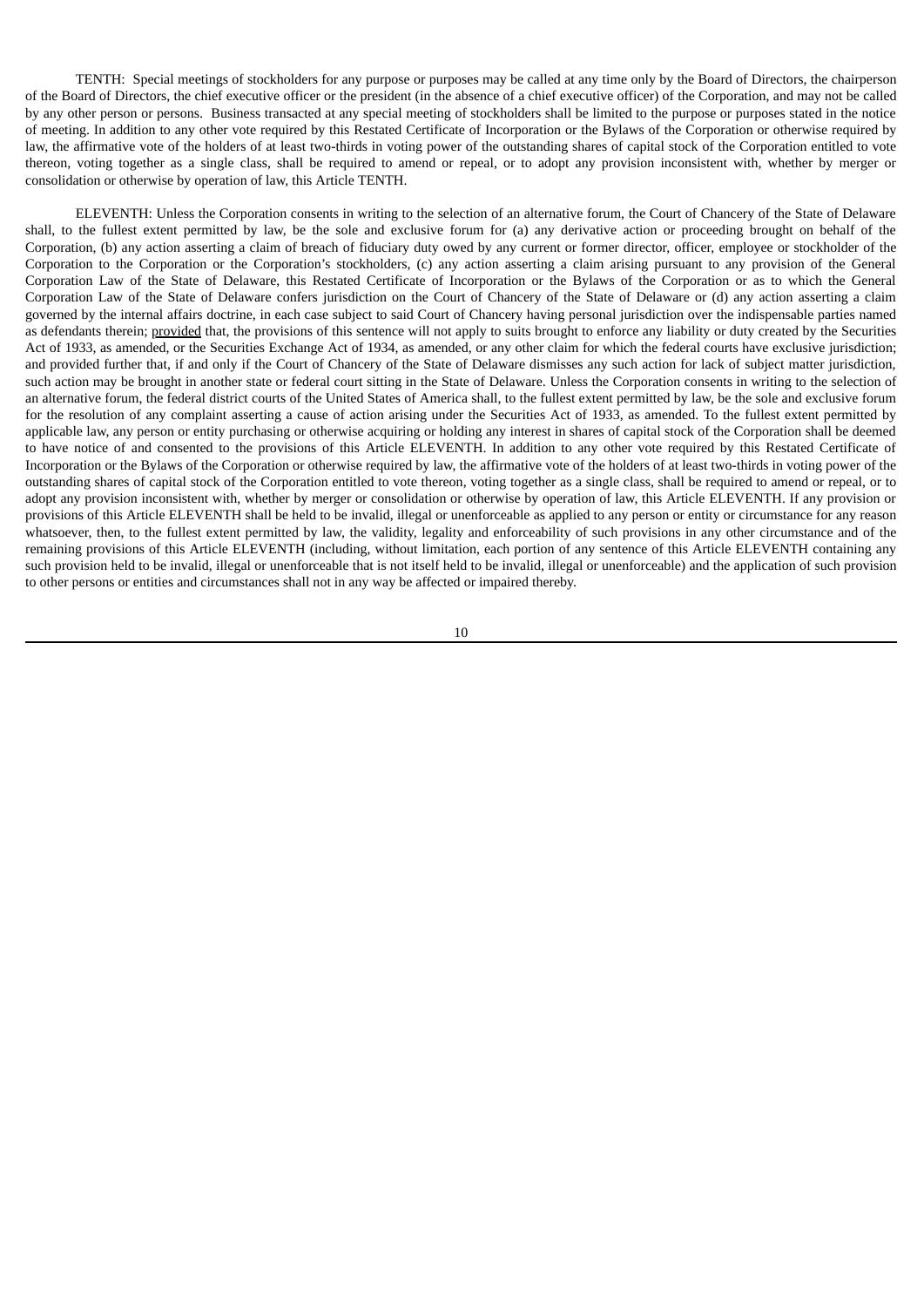IN WITNESS WHEREOF, this Restated Certificate of Incorporation, which restates, integrates and amends the certificate of incorporation of the Corporation, and which has been duly adopted in accordance with Sections 228, 242 and 245 of the General Corporation Law of the State of Delaware, has been executed by its duly authorized officer this \_\_\_ day of \_\_\_\_\_\_\_\_\_\_\_, 2021.

# RAPID MICRO BIOSYSTEMS, INC.

By:

Name: Robert Spignesi Title: President and Chief Executive Officer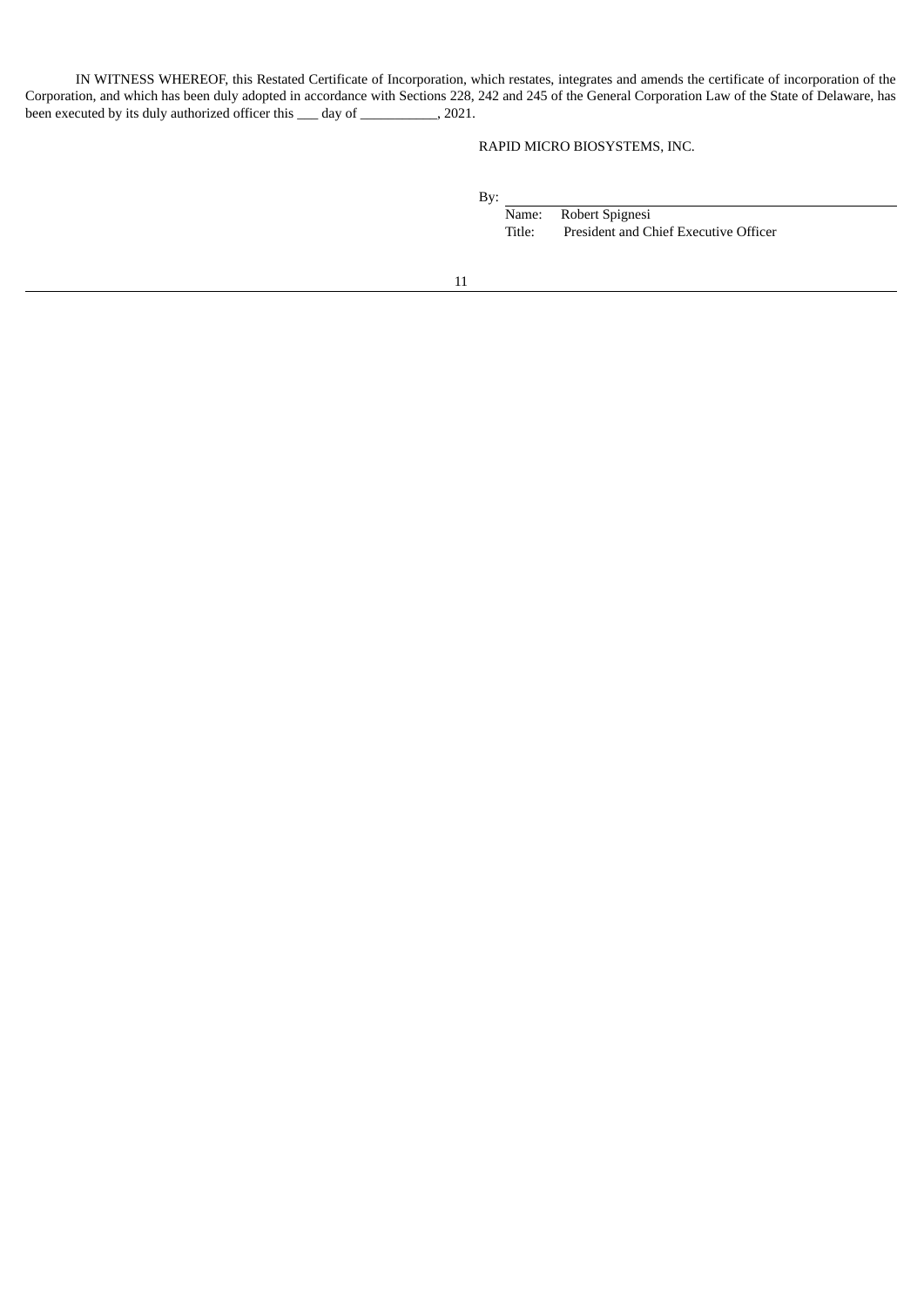200 Clarendon Street Boston, Massachusetts 02116 Tel: +1.617.948.6000 Fax: +1.617.948.6001 www.lw.com

<span id="page-19-0"></span>FIRM / AFFILIATE OFFICES Beijing Moscow Boston Munich Brussels New York Century City Orange County Chicago Paris Dubai Riyadh Düsseldorf San Diego Frankfurt San Francisco Hamburg Seoul Hong Kong Shanghai Houston Silicon Valley London Singapore July 16, 2021 Los Angeles Tokyo Madrid Washington, D.C. Milan

# **LATHAM&WATKINSUP**

Rapid Micro Biosystems, Inc. 1001 Pawtucket Boulevard West, Suite 280 Lowell, MA 01854

Re: Registration Statement on Form S-8; 12,718,884 shares of Class A Common Stock, \$0.01 par value per share

Ladies and Gentlemen:

We have acted as special counsel to Rapid Micro Biosystems, Inc., a Delaware corporation (the "*Company*"), in connection with the proposed issuance by the Company of up to 12,718,884 shares of Class A common stock of the Company, \$0.01 par value per share (the "*Shares*"), issuable under the Rapid Micro Biosystems, Inc. 2010 Stock Option and Grant Plan, as amended (the "*2010 Plan*"), the Rapid Micro Biosystems, Inc. 2021 Incentive Award Plan (the "*2021 Plan*") and the Rapid Micro Biosystems, Inc. 2021 Employee Stock Purchase Plan (the "*2021 ESPP*" and, together with the 2010 Plan and the 2021 Plan, the "*Plans*"). The Shares are included in a registration statement on Form S-8 under the Securities Act of 1933, as amended (the "*Act*"), filed with the Securities and Exchange Commission (the "*Commission*") on July 16, 2021 (the "*Registration Statement*"). This opinion is being furnished in connection with the requirements of Item 601(b)(5) of Regulation S-K under the Act, and no opinion is expressed herein as to any matter pertaining to the contents of the Registration Statement or related prospectus, other than as expressly stated herein with respect to the issue of the Shares.

As such counsel, we have examined such matters of fact and questions of law as we have considered appropriate for purposes of this letter. With your consent, we have relied upon certificates and other assurances of officers of the Company and others as to factual matters without having independently verified such factual matters. We are opining herein as to the General Corporation Law of the State of Delaware and we express no opinion with respect to any other laws.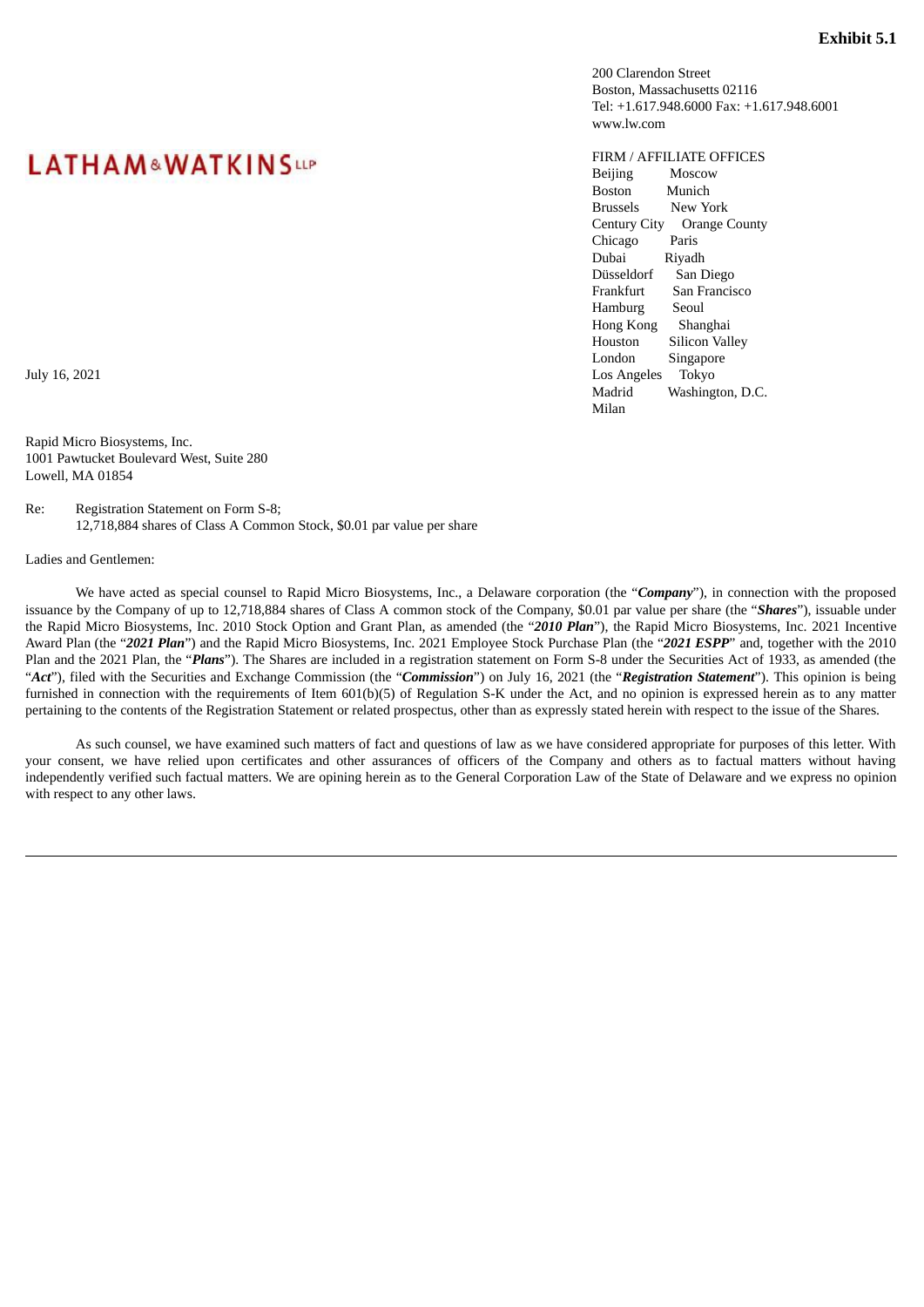# **LATHAM&WATKINSUP**

Subject to the foregoing and the other matters set forth herein, it is our opinion that, as of the date hereof, when the Shares shall have been duly registered on the books of the transfer agent and registrar therefor in the name or on behalf of the purchasers, and have been issued by the Company for legal consideration in excess of par value in the circumstances contemplated by the Plans, assuming in each case that the individual grants or awards under the Plans are duly authorized by all necessary corporate action and duly granted or awarded and exercised in accordance with the requirements of law and the Plans (and the agreements and awards duly adopted thereunder and in accordance therewith), the issue and sale of the Shares will have been duly authorized by all necessary corporate action of the Company, and the Shares will be validly issued, fully paid and nonassessable. In rendering the foregoing opinion, we have assumed that the Company will comply with all applicable notice requirements regarding uncertificated shares provided in the General Corporation Law of the State of Delaware.

This opinion is for your benefit in connection with the Registration Statement and may be relied upon by you and by persons entitled to rely upon it pursuant to the applicable provisions of the Act. We consent to your filing this opinion as an exhibit to the Registration Statement. In giving such consent, we do not thereby admit that we are in the category of persons whose consent is required under Section 7 of the Act or the rules and regulations of the Commission thereunder.

Very truly yours,

**/s/ Latham & Watkins LLP**